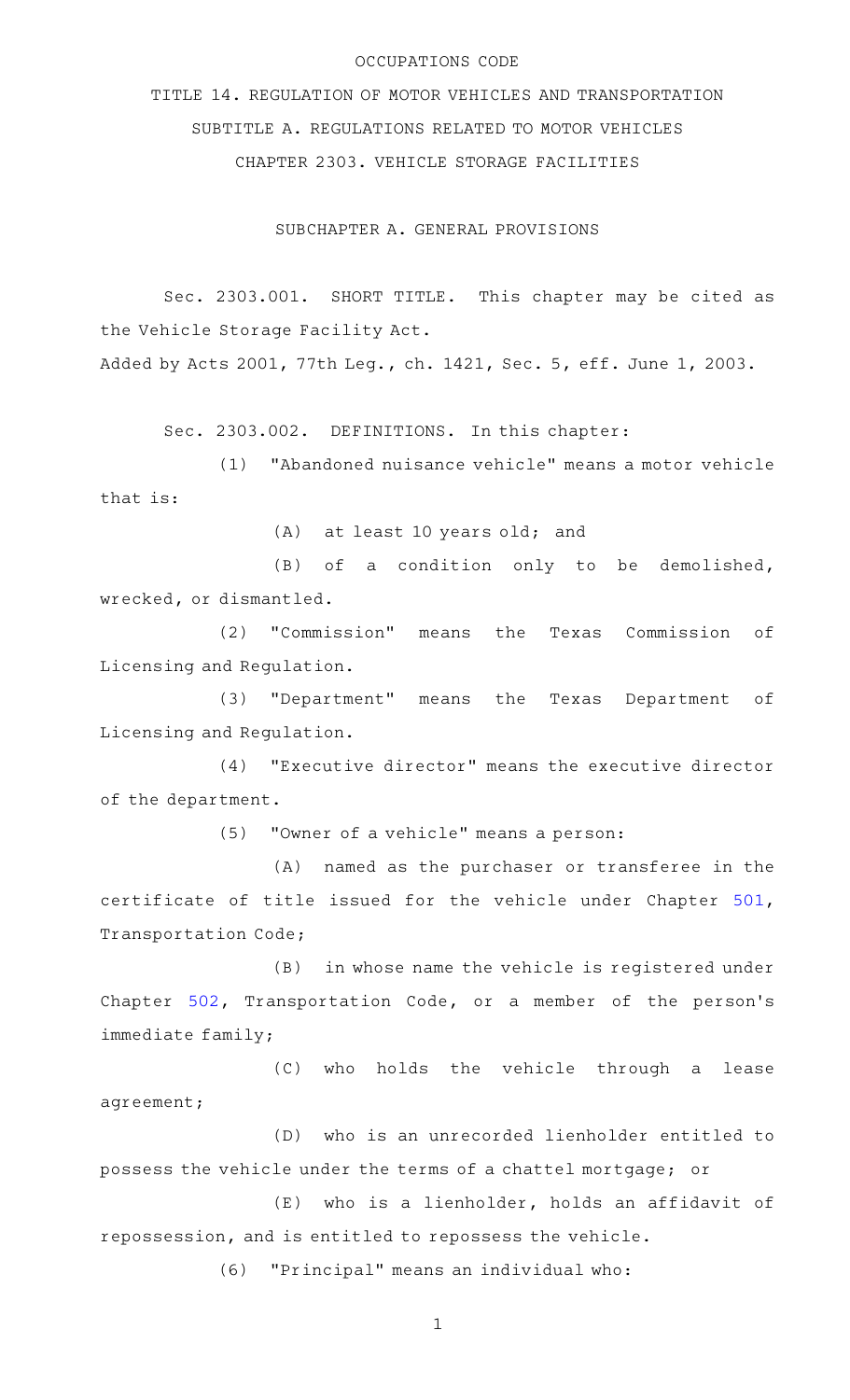(A) personally or constructively holds, including as the beneficiary of a trust:

(i) at least 10 percent of a corporation's outstanding stock; or

(ii) more than \$25,000 of the fair market value of a business entity;

(B) has the controlling interest in a business entity;

(C) has a direct or indirect participating interest through shares, stock, or otherwise, regardless of whether voting rights are included, of more than 10 percent of the profits, proceeds, or capital gains of a business entity;

(D) is a member of the board of directors or other governing body of a business entity; or

 $(E)$  serves as an elected officer of a business entity.

(7) "Vehicle" means:

(A) a motor vehicle for which the issuance of a certificate of title is required under Chapter [501,](http://www.statutes.legis.state.tx.us/GetStatute.aspx?Code=TN&Value=501) Transportation Code; or

(B) any other device designed to be self-propelled or transported on a public highway.

(8) "Vehicle storage facility" means a garage, parking lot, or other facility that is:

(A) owned by a person other than a governmental entity; and

(B) used to store or park at least 10 vehicles each year.

Added by Acts 2001, 77th Leg., ch. 1421, Sec. 5, eff. June 1, 2003. Amended by Acts 2003, 78th Leg., ch. 1276, Sec. 14A.626(a), eff. Sept. 1, 2003.

Amended by:

Acts 2007, 80th Leg., R.S., Ch. 1046 (H.B. [2094](http://www.legis.state.tx.us/tlodocs/80R/billtext/html/HB02094F.HTM)), Sec. 1.01, eff. September 1, 2007.

Sec. 2303.003. EXEMPTIONS. (a) This chapter does not apply to a vehicle stored or parked at a vehicle storage facility with the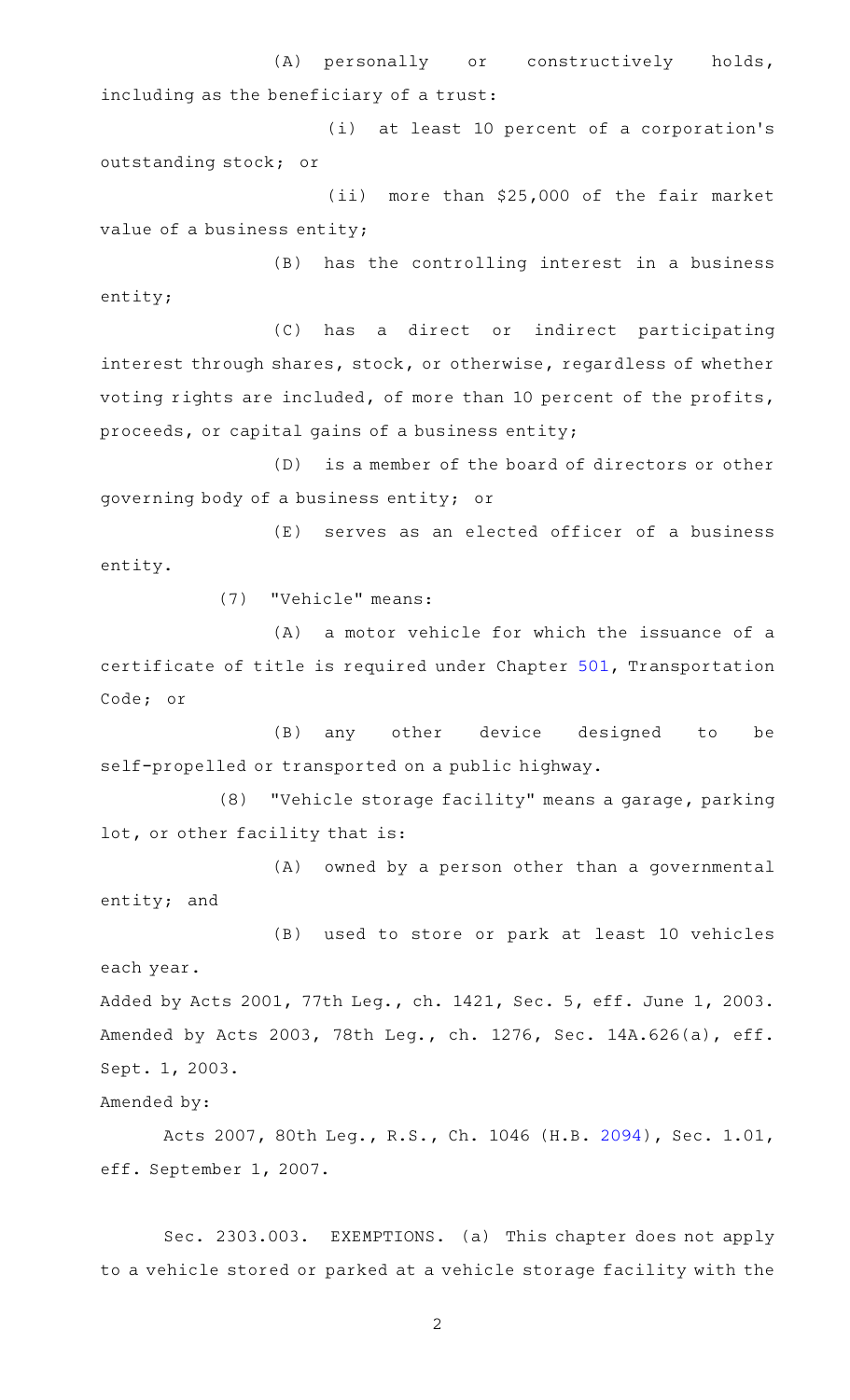consent of the owner of the vehicle.

(b) This chapter does not apply to a vehicle storage facility operated by a person licensed under Chapter [2301](http://www.statutes.legis.state.tx.us/GetStatute.aspx?Code=OC&Value=2301). Added by Acts 2001, 77th Leg., ch. 1421, Sec. 5, eff. June 1, 2003.

SUBCHAPTER B. POWERS AND DUTIES OF COMMISSION AND DEPARTMENT

Sec. 2303.051. RULEMAKING: LICENSE REQUIREMENTS. The commission shall adopt rules that:

(1) establish the requirements for a person to be licensed to operate a vehicle storage facility to ensure that the facility maintains adequate standards for the care of stored vehicles;

(2) relate to the administrative sanctions that may be imposed on a person licensed under this chapter;

(3) govern the administration of this chapter. Added by Acts 2001, 77th Leg., ch. 1421, Sec. 5, eff. June 1, 2003. Amended by:

Acts 2007, 80th Leg., R.S., Ch. 1046 (H.B. [2094](http://www.legis.state.tx.us/tlodocs/80R/billtext/html/HB02094F.HTM)), Sec. 1.02, eff. September 1, 2007.

Sec. 2303.052. ISSUANCE OF LICENSE; FEES. (a) The department may issue licenses to operate vehicle storage facilities.

(b) The department may impose and collect a fee for a license in an amount sufficient to cover the costs incurred by the department in administering this chapter. Added by Acts 2001, 77th Leg., ch. 1421, Sec. 5, eff. June 1, 2003.

Sec. 2303.053. RULES REGARDING PAYMENT OF FEE. (a) The commission may adopt rules regarding the method of payment of a fee under this chapter.

 $(b)$  The rules may authorize the use of:

(1) electronic funds transfer; or

(2) a credit card issued by a financial institution chartered by:

(A) a state or the federal government; or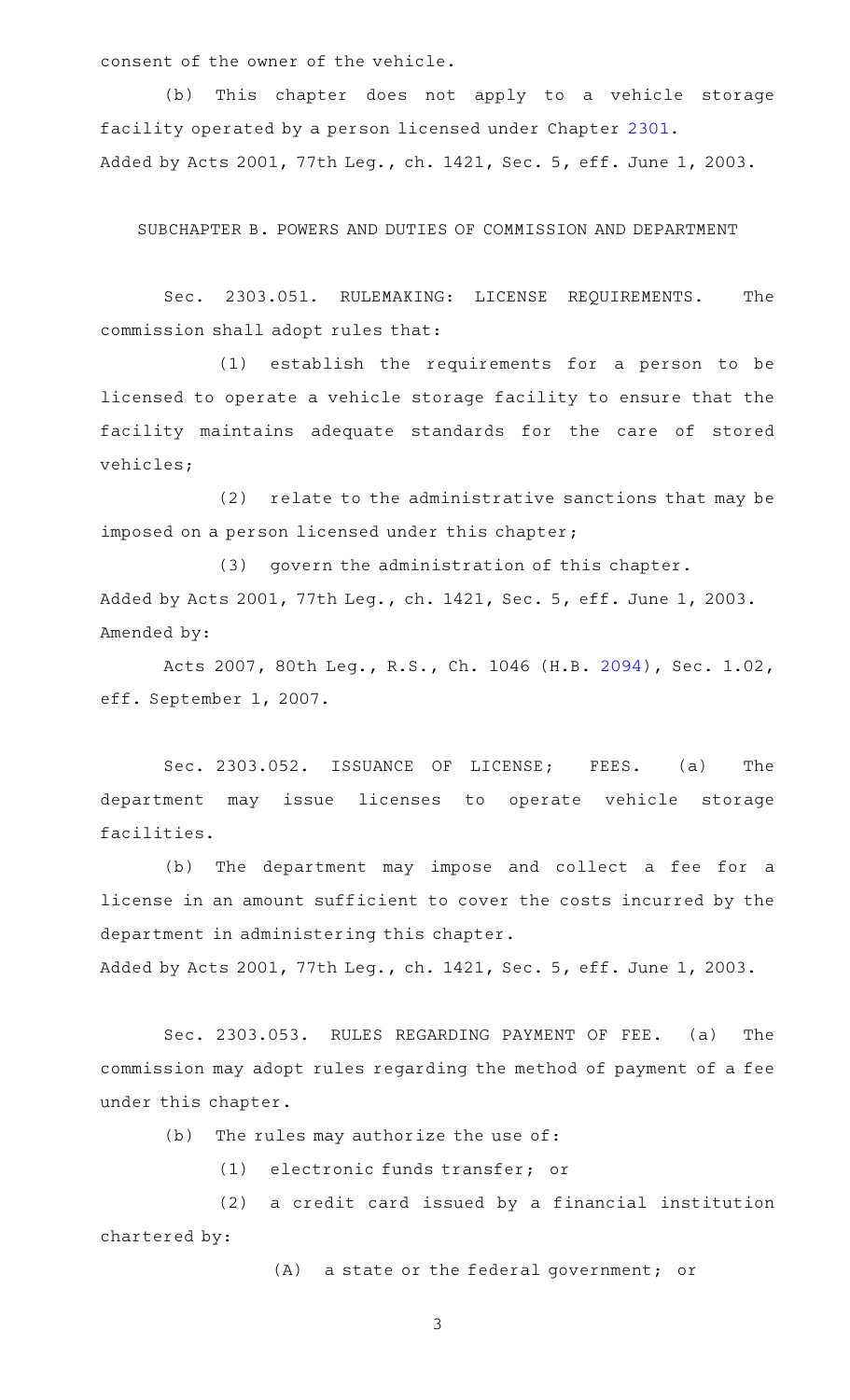(B) a nationally recognized credit organization approved by the department.

(c) The rules may require the payment of a discount or a service charge for a credit card payment in addition to the fee. Added by Acts 2001, 77th Leg., ch. 1421, Sec. 5, eff. June 1, 2003.

Sec. 2303.054. RULES RESTRICTING ADVERTISING OR COMPETITIVE BIDDING. (a) The commission may not adopt a rule restricting advertising or competitive bidding by a person licensed under this chapter except to prohibit a false, misleading, or deceptive practice.

(b) In its rules to prohibit a false, misleading, or deceptive practice, the commission may not include a rule that:

(1) restricts the person's use of any advertising medium;

(2) restricts the person's personal appearance or the use of the person's voice in an advertisement;

(3) relates to the size or duration of an advertisement by the person; or

 $(4)$  restricts the person's advertisement under a trade name.

Added by Acts 2001, 77th Leg., ch. 1421, Sec. 5, eff. June 1, 2003.

Sec. 2303.055. EXAMINATION OF CRIMINAL CONVICTION. The department may conduct an examination of any criminal conviction of an applicant, including by obtaining any criminal history record information permitted by law.

Added by Acts 2007, 80th Leg., R.S., Ch. 1046 (H.B. [2094](http://www.legis.state.tx.us/tlodocs/80R/billtext/html/HB02094F.HTM)), Sec. 1.03, eff. September 1, 2007.

Sec. 2303.056. PERIODIC INSPECTIONS. (a) The department may enter and inspect at any time during business hours:

(1) the place of business of any person regulated under this chapter; or

(2) any place in which the department has reasonable cause to believe that a license holder is in violation of this chapter or in violation of a rule or order of the commission or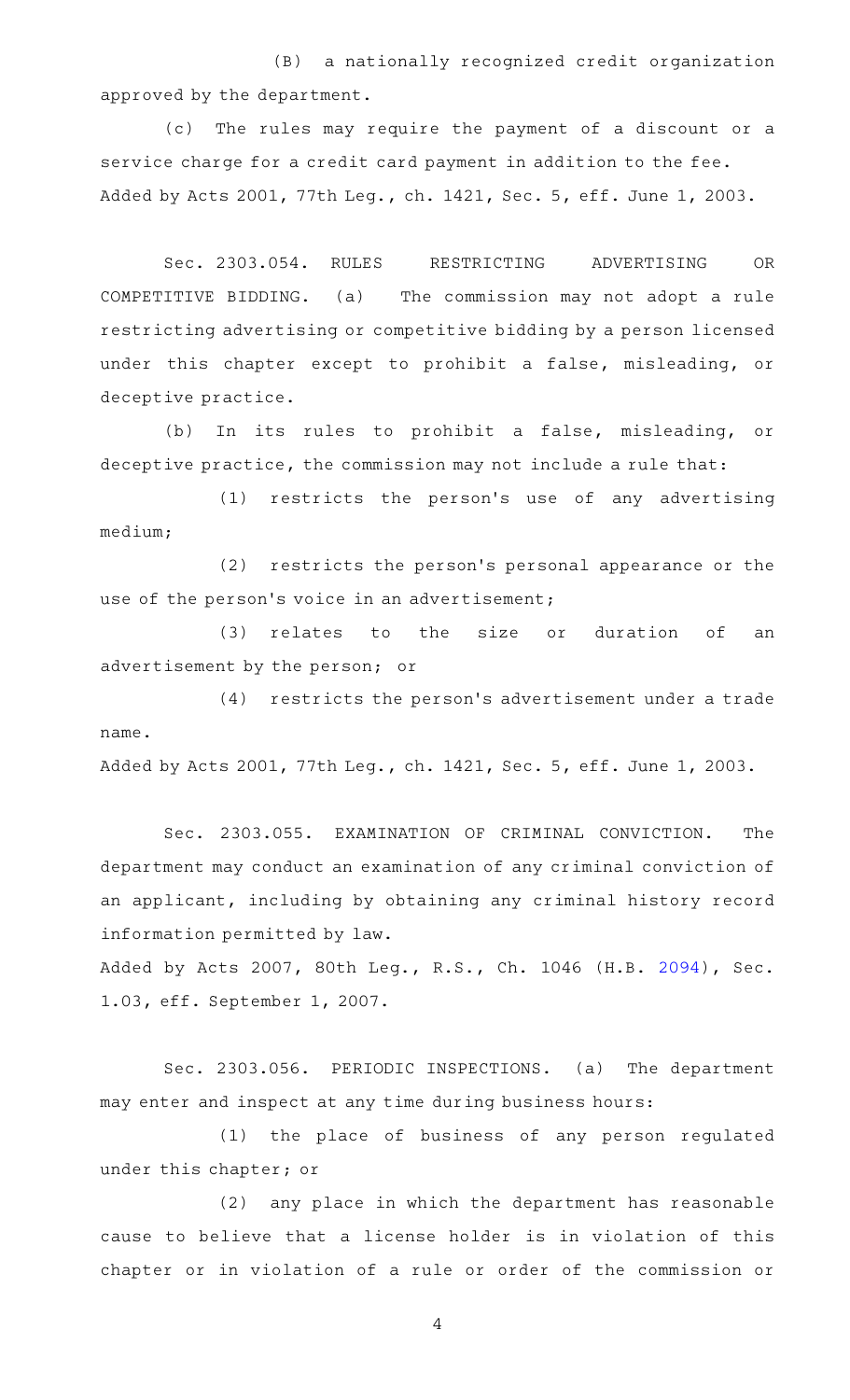executive director.

(b) Repealed by Acts 2021, 87th Leg., R.S., Ch. 663 (H.B. [1560](http://www.legis.state.tx.us/tlodocs/87R/billtext/html/HB01560F.HTM)), Sec. 1.25(27), eff. September 1, 2021. Added by Acts 2007, 80th Leg., R.S., Ch. 1046 (H.B. [2094](http://www.legis.state.tx.us/tlodocs/80R/billtext/html/HB02094F.HTM)), Sec. 1.03, eff. September 1, 2007. Amended by:

Acts 2017, 85th Leg., R.S., Ch. 919 (S.B. [1501](http://www.legis.state.tx.us/tlodocs/85R/billtext/html/SB01501F.HTM)), Sec. 1, eff. June 15, 2017.

Acts 2017, 85th Leg., R.S., Ch. 919 (S.B. [1501\)](http://www.legis.state.tx.us/tlodocs/85R/billtext/html/SB01501F.HTM), Sec. 20(a)(1), eff. June 15, 2017.

Acts 2021, 87th Leg., R.S., Ch. 663 (H.B. [1560\)](http://www.legis.state.tx.us/tlodocs/87R/billtext/html/HB01560F.HTM), Sec. 1.25(27), eff. September 1, 2021.

Sec. 2303.057. PERSONNEL. The department may employ personnel necessary to administer and enforce this chapter. Added by Acts 2007, 80th Leg., R.S., Ch. 1046 (H.B. [2094](http://www.legis.state.tx.us/tlodocs/80R/billtext/html/HB02094F.HTM)), Sec. 1.03, eff. September 1, 2007.

Sec. 2303.058. ADVISORY BOARD. The Towing and Storage Advisory Board under Chapter [2308](http://www.statutes.legis.state.tx.us/GetStatute.aspx?Code=OC&Value=2308) shall advise the commission in adopting vehicle storage rules under this chapter. Added by Acts 2007, 80th Leg., R.S., Ch. 1046 (H.B. [2094](http://www.legis.state.tx.us/tlodocs/80R/billtext/html/HB02094F.HTM)), Sec. 1.03, eff. September 1, 2007.

Amended by:

Acts 2009, 81st Leg., R.S., Ch. 845 (S.B. [2153\)](http://www.legis.state.tx.us/tlodocs/81R/billtext/html/SB02153F.HTM), Sec. 30, eff. September 1, 2009.

Acts 2017, 85th Leg., R.S., Ch. 919 (S.B. [1501](http://www.legis.state.tx.us/tlodocs/85R/billtext/html/SB01501F.HTM)), Sec. 2, eff. June 15, 2017.

Acts 2017, 85th Leg., R.S., Ch. 967 (S.B. [2065\)](http://www.legis.state.tx.us/tlodocs/85R/billtext/html/SB02065F.HTM), Sec. 14.001, eff. June 15, 2017.

SUBCHAPTER C. LICENSE REQUIREMENTS, ISSUANCE, AND RENEWAL

Sec. 2303.101. FACILITY LICENSE REQUIRED. (a) A person may not operate a vehicle storage facility unless the person holds a license issued under this chapter.

(b) A license issued under this chapter: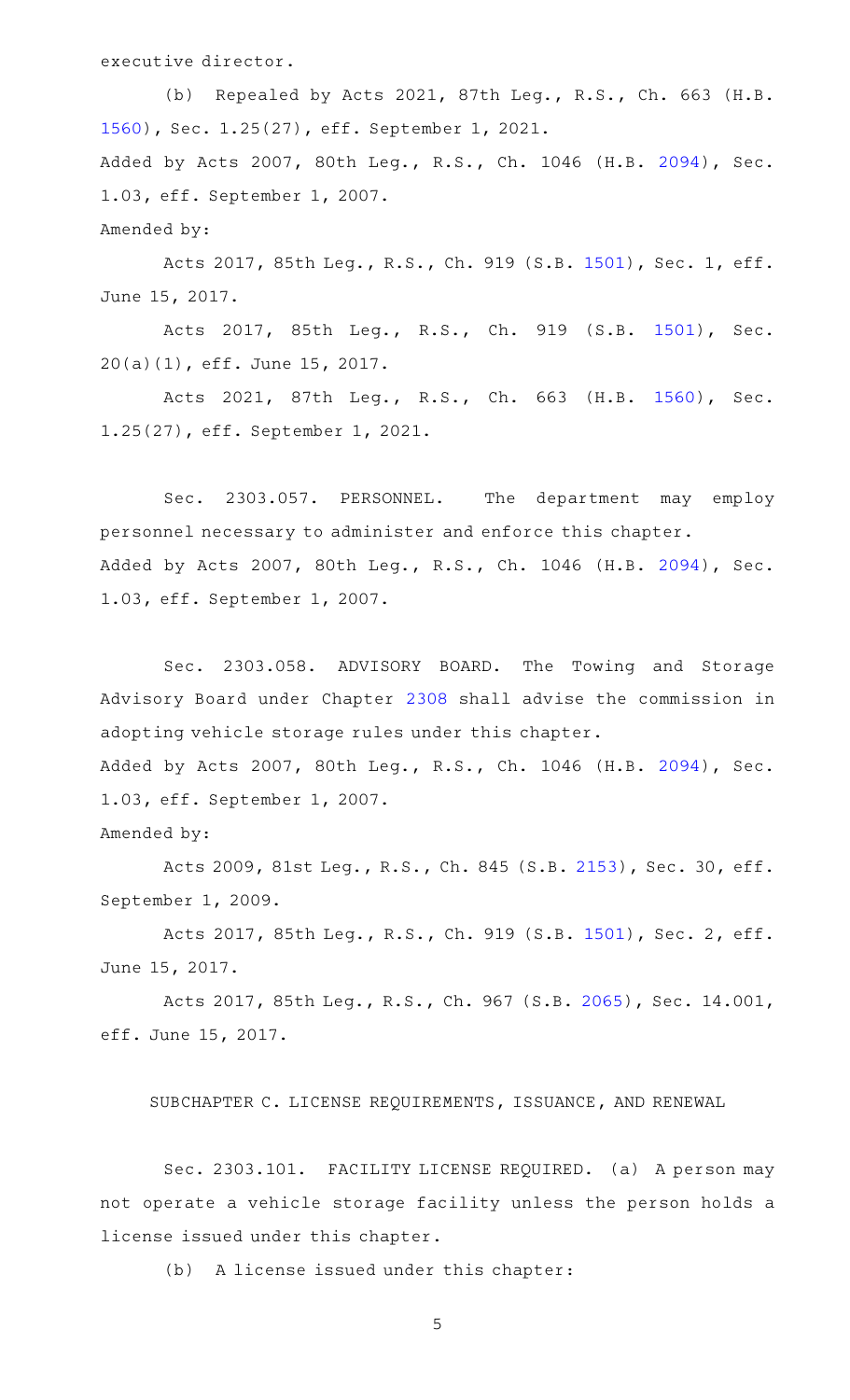(1) is valid only for the person who applied for the license; and

(2) applies only to a single vehicle storage facility named on the license.

Added by Acts 2001, 77th Leg., ch. 1421, Sec. 5, eff. June 1, 2003. Amended by:

Acts 2007, 80th Leg., R.S., Ch. 1046 (H.B. [2094](http://www.legis.state.tx.us/tlodocs/80R/billtext/html/HB02094F.HTM)), Sec. 1.04, eff. September 1, 2007.

Sec. 2303.1015. EMPLOYEE LICENSE REQUIRED. (a) A person may not work at a vehicle storage facility unless the person holds:

 $(1)$  a license issued under this chapter;

(2) an incident management towing operator's license under Section [2308.153](http://www.statutes.legis.state.tx.us/GetStatute.aspx?Code=OC&Value=2308.153);

(3) a private property towing operator's license under Section [2308.154](http://www.statutes.legis.state.tx.us/GetStatute.aspx?Code=OC&Value=2308.154); or

(4) a consent towing operator's license under Section [2308.155](http://www.statutes.legis.state.tx.us/GetStatute.aspx?Code=OC&Value=2308.155).

(b) The commission shall adopt rules governing the application for and issuance of a license under this section. Added by Acts 2007, 80th Leg., R.S., Ch. 1046 (H.B. [2094](http://www.legis.state.tx.us/tlodocs/80R/billtext/html/HB02094F.HTM)), Sec. 1.05, eff. September 1, 2007.

Amended by:

Acts 2017, 85th Leg., R.S., Ch. 1057 (H.B. [2615](http://www.legis.state.tx.us/tlodocs/85R/billtext/html/HB02615F.HTM)), Sec. 1, eff. September 1, 2017.

Sec. 2303.102. LICENSE APPLICATION. (a) The commission by rule shall determine the types of information to be included in an application for a license under this chapter on a form prescribed by the executive director.

(b) The rules adopted under this section must require an application for a facility license to list:

 $(1)$  the name and address of each partner, if the applicant is a partnership; and

(2) the name and address of the president, secretary, and treasurer of the corporation, if the applicant is a corporation.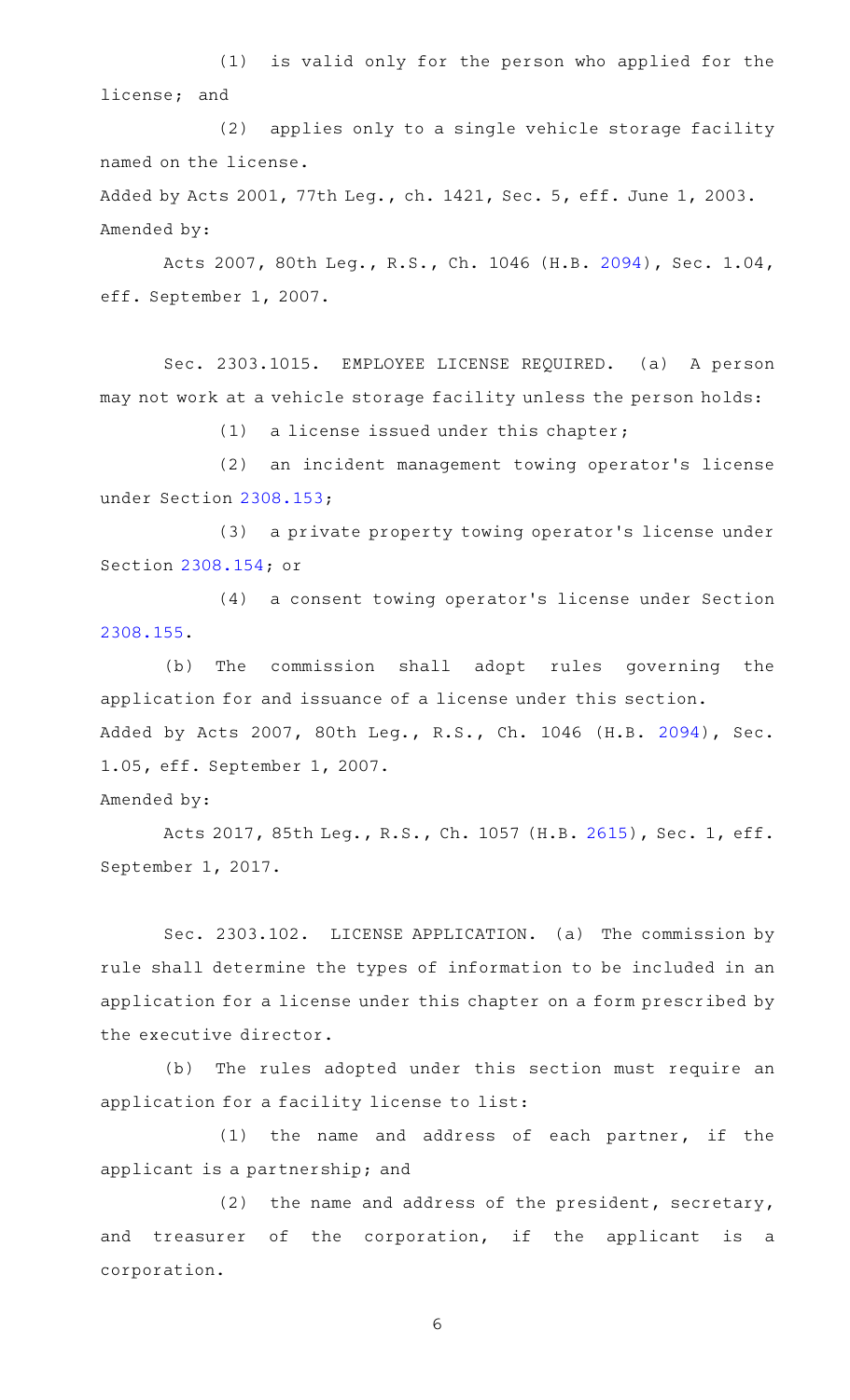(c) A corporation's application must be signed and sworn to by the president and secretary of the corporation. Added by Acts 2001, 77th Leg., ch. 1421, Sec. 5, eff. June 1, 2003. Amended by:

Acts 2007, 80th Leg., R.S., Ch. 1046 (H.B. [2094](http://www.legis.state.tx.us/tlodocs/80R/billtext/html/HB02094F.HTM)), Sec. 1.06, eff. September 1, 2007.

Sec. 2303.103. ELIGIBILITY. The department shall approve an application submitted as provided by Section [2303.102](http://www.statutes.legis.state.tx.us/GetStatute.aspx?Code=OC&Value=2303.102) unless the department determines that:

(1) the applicant knowingly supplied false or incomplete information on the application;

(2) in the three years preceding the date of application, the applicant, a partner, principal, or officer of the applicant, or the general manager of the applicant, was convicted of:

(A) a felony; or

(B) a misdemeanor punishable by confinement in jail or by a fine exceeding \$500; or

(3) the vehicle storage facility for which the license is sought does not meet the standards for storage facilities established by commission rules.

Added by Acts 2001, 77th Leg., ch. 1421, Sec. 5, eff. June 1, 2003.

Sec. 2303.104. NOTICE OF DENIAL; OPPORTUNITY TO COMPLY. (a) If the department denies an application for a license under this chapter, the department shall send written notice of the decision to the applicant at the address shown on the application by certified mail, return receipt requested.

(b) The notice must state the reason for the department's decision and that the applicant is entitled to a hearing before the department under Subchapter E.

(c) The notice may state that the decision is temporary pending compliance by the applicant. If the decision is temporary and the applicant complies with this chapter and commission rules not later than the 14th day after the date the applicant receives the notice, the department shall approve the application.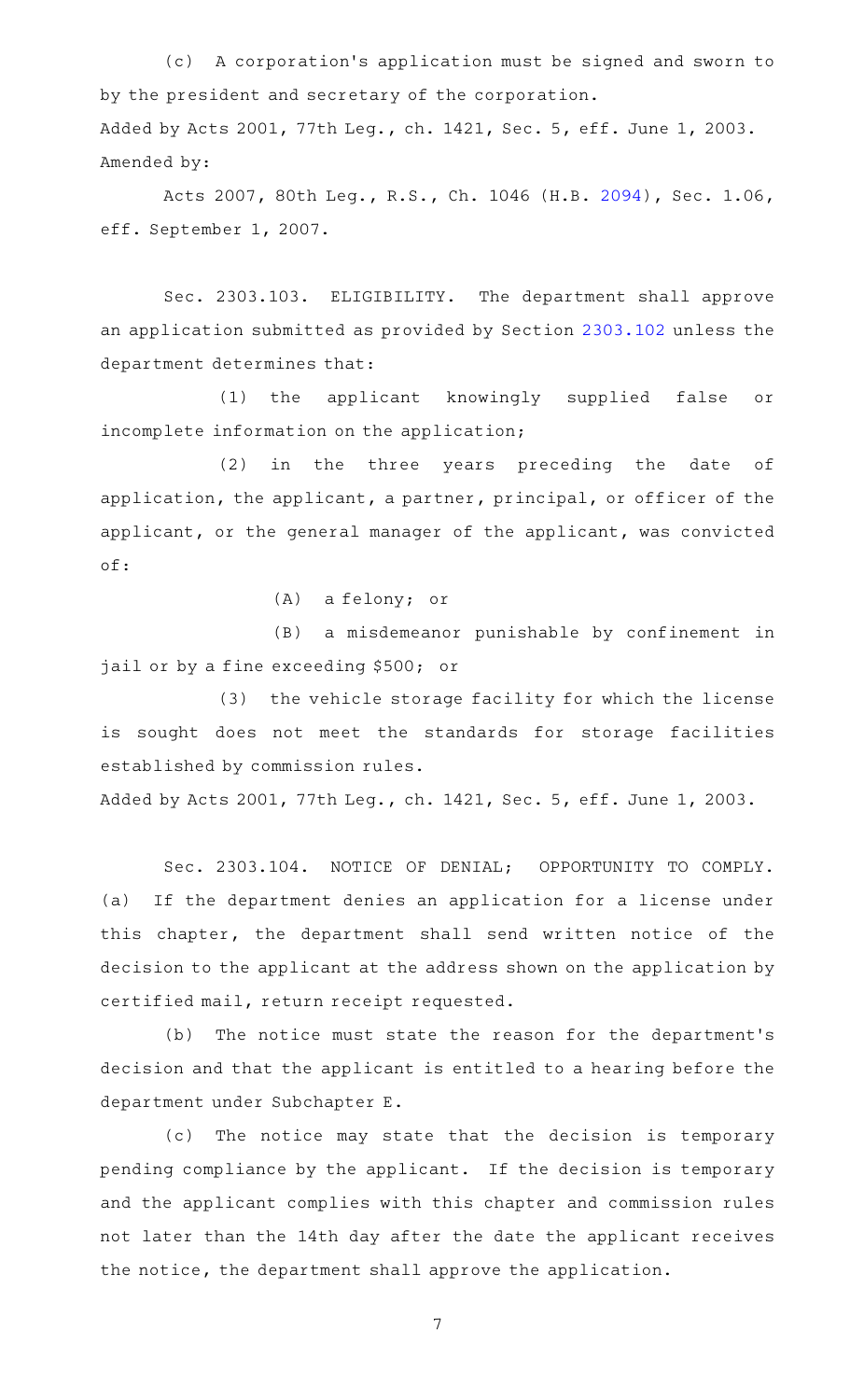Added by Acts 2001, 77th Leg., ch. 1421, Sec. 5, eff. June 1, 2003.

Sec. 2303.105. TERM OF LICENSE; NOTICE OF EXPIRATION. (a) A license issued under this chapter is valid for the period set by the department.

(b) Not later than the 30th day before the expiration date of a person's license, the department shall send written notice of the impending license expiration to the person at the person 's last known address according to the department 's records.

Added by Acts 2001, 77th Leg., ch. 1421, Sec. 5, eff. June 1, 2003.

Sec. 2303.106. PROCEDURE FOR RENEWAL. (a) A person may apply to the department to renew the person's license. The application for renewal must be:

 $(1)$  made on a form approved by the department;

(2) submitted to the department before the expiration date of the license; and

 $(3)$  accompanied by a nonrefundable fee.

(b) A person whose license expires and is not renewed under this section may apply for a new license under Section [2303.102](http://www.statutes.legis.state.tx.us/GetStatute.aspx?Code=OC&Value=2303.102). Added by Acts 2001, 77th Leg., ch. 1421, Sec. 5, eff. June 1, 2003.

#### SUBCHAPTER D. PRACTICE BY LICENSE HOLDER

Sec. 2303.151. NOTICE TO VEHICLE OWNER OR LIENHOLDER. (a) The operator of a vehicle storage facility who receives a vehicle that is registered in this state and that is towed to the facility for storage shall send a written notice to the registered owner and the primary lienholder of the vehicle not later than the fifth day after the date but not earlier than 24 hours after the date the operator receives the vehicle.

(b) Except as provided by Section [2303.152](http://www.statutes.legis.state.tx.us/GetStatute.aspx?Code=OC&Value=2303.152), the operator of a vehicle storage facility who receives a vehicle that is registered outside this state shall send a written notice to the registered owner and each recorded lienholder of the vehicle not later than the 14th day after the date but not earlier than 24 hours after the date the operator receives the vehicle.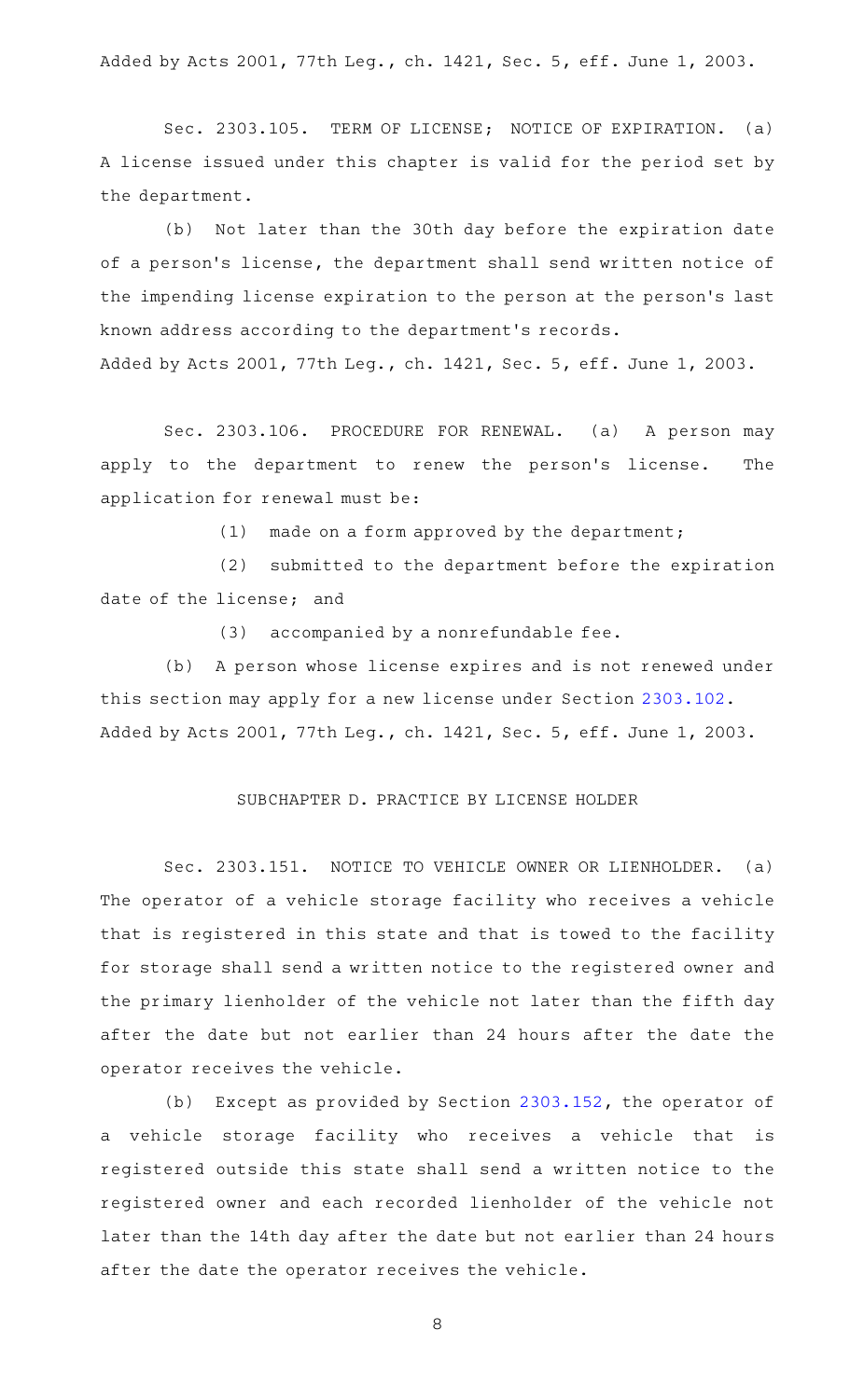$(b-1)$  The operator of a vehicle storage facility shall send a written notice required under Subsection (b) to an address obtained, by mail or electronically, either:

(1) directly from the governmental entity responsible for maintaining the motor vehicle title and registration database for the state in which the vehicle is registered; or

(2) from a private entity authorized by that governmental entity to obtain title, registration, and lienholder information using a single vehicle identification number inquiry submitted through a secure access portal to the governmental entity 's motor vehicle records.

(b-2) An address obtained electronically from a governmental entity under Subsection (b-1)(1) must be obtained through the governmental entity 's secure access portal.

(c) It is a defense to an action initiated by the department for a violation of this section that the operator of the facility unsuccessfully attempted in writing or electronically to obtain information from the governmental entity with which the vehicle is registered.

(d) A notice under this section must:

(1) be correctly addressed;

(2) carry sufficient postage; and

(3) be sent by certified mail, return receipt requested or electronic certified mail.

(e) A notice under this section is considered to have been given on the date indicated on the postmark and to be timely filed if:

(1) the postmark indicates that the notice was mailed within the period described by Subsection (a) or (b), as applicable; or

(2) the notice was published as provided by Section [2303.152](http://www.statutes.legis.state.tx.us/GetStatute.aspx?Code=OC&Value=2303.152).

(f) If the operator of a vehicle storage facility sends a notice required under this section after the time prescribed by Subsection (a) or (b):

(1) the deadline for sending any subsequent notice is determined based on the date notice required by this section is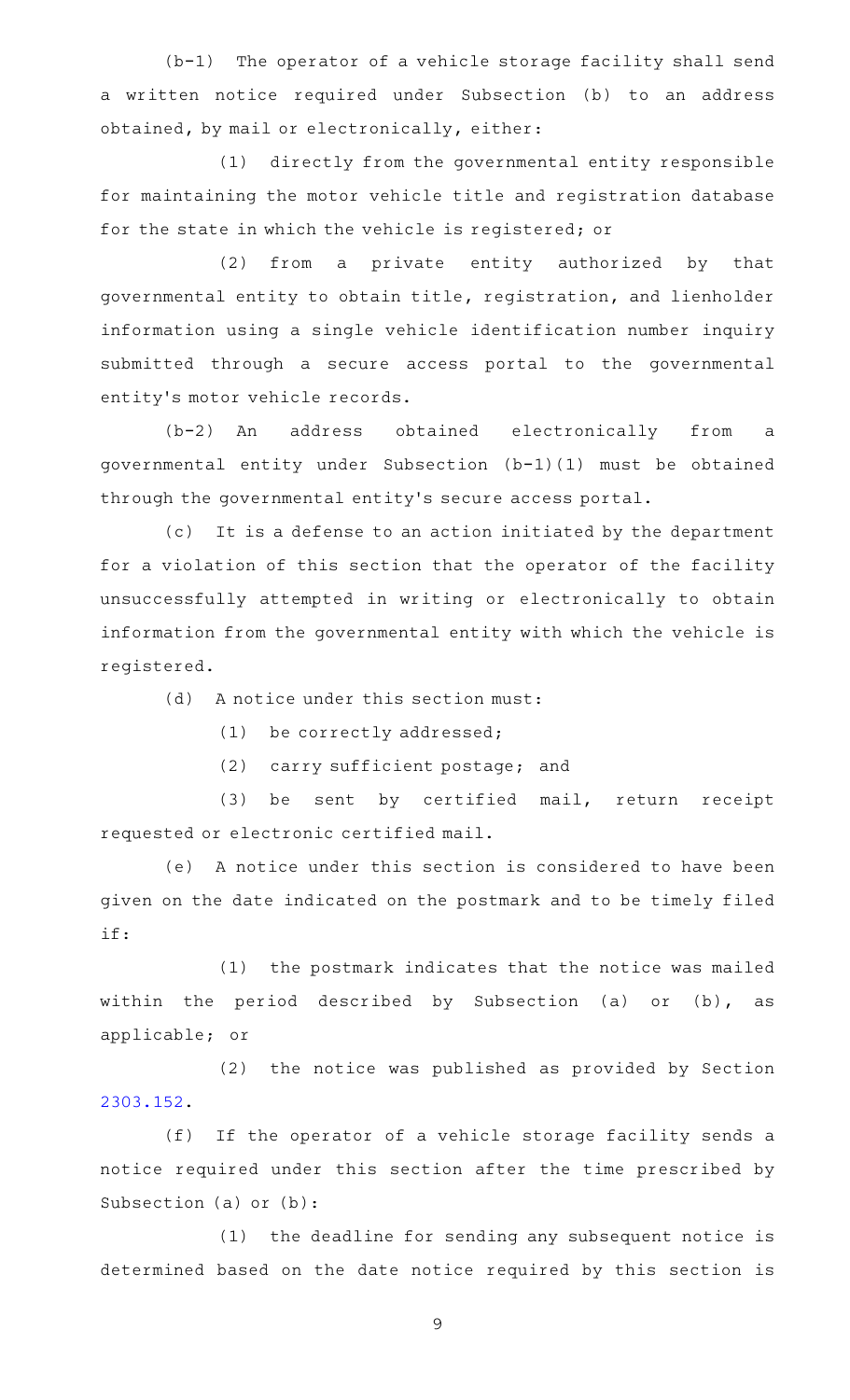actually sent;

(2) the operator may not begin to charge the daily storage fee authorized under Section [2303.155](http://www.statutes.legis.state.tx.us/GetStatute.aspx?Code=OC&Value=2303.155)(b)(3) for the vehicle that is the subject of the notice until 24 hours after the operator sends the notice required under this section; and

(3) the ability of the operator to seek foreclosure of a lien for storage charges on the vehicle that is the subject of the notice is not affected.

(g) Notwithstanding any other law, a state agency or county office may not require proof of delivery of a notice sent under this section in order to issue a title for the vehicle that is the subject of the notice if proof is provided that the notice was mailed in accordance with this section.

Added by Acts 2001, 77th Leg., ch. 1421, Sec. 5, eff. June 1, 2003. Amended by Acts 2003, 78th Leg., ch. 1034, Sec. 1, eff. Sept. 1, 2003.

Amended by:

Acts 2007, 80th Leg., R.S., Ch. 1046 (H.B. [2094](http://www.legis.state.tx.us/tlodocs/80R/billtext/html/HB02094F.HTM)), Sec. 1.07, eff. September 1, 2007.

Acts 2017, 85th Leg., R.S., Ch. 919 (S.B. [1501](http://www.legis.state.tx.us/tlodocs/85R/billtext/html/SB01501F.HTM)), Sec. 3, eff. June 15, 2017.

Acts 2017, 85th Leg., R.S., Ch. 1001 (H.B. [1247](http://www.legis.state.tx.us/tlodocs/85R/billtext/html/HB01247F.HTM)), Sec. 1, eff. June 15, 2017.

Sec. 2303.1511. VEHICLE STORAGE FACILITY'S DUTY TO REPORT AFTER ACCEPTING UNAUTHORIZED VEHICLE. (a) A vehicle storage facility accepting a vehicle that is towed under this chapter shall, within two hours after receiving the vehicle, report to the local law enforcement agency with jurisdiction over the area from which the vehicle was towed:

 $(1)$  a general description of the vehicle;

(2) the state and number of the vehicle's license plate, if any;

 $(3)$  the vehicle identification number of the vehicle, if it can be ascertained;

(4) the location from which the vehicle was towed; and

(5) the name and location of the vehicle storage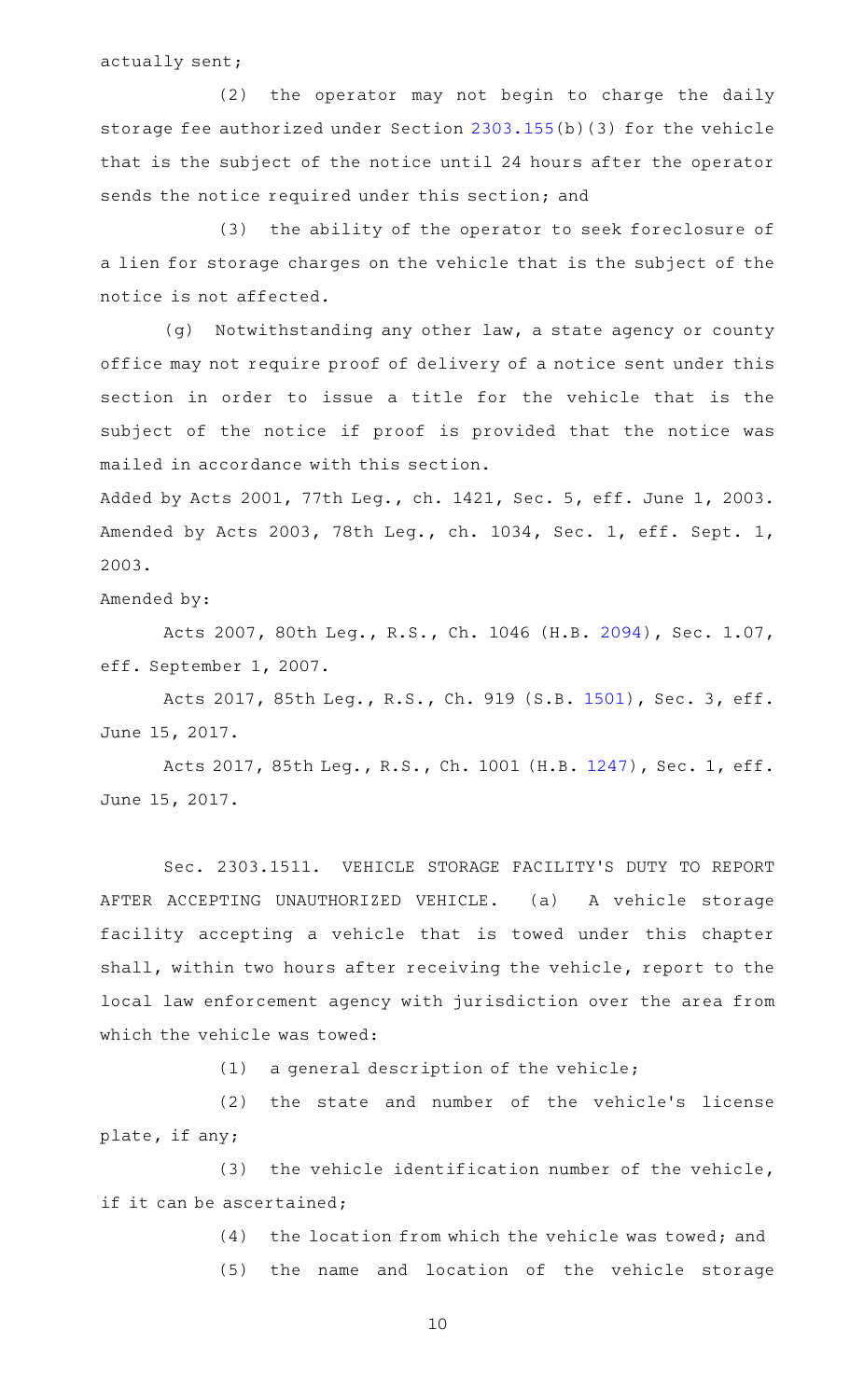facility where the vehicle is being stored.

(b) The report required by this section must be made by telephone or electronically or delivered personally or by facsimile.

(c) This section does not apply to a vehicle received as a result of an incident management tow requested by a law enforcement agency unless the law enforcement agency requests a report of incident management tows within the jurisdiction of the agency. In this subsection, "incident management tow" has the meaning assigned by Section [2308.002](http://www.statutes.legis.state.tx.us/GetStatute.aspx?Code=OC&Value=2308.002).

Added by Acts 2009, 81st Leg., R.S., Ch. 757 (S.B. [702](http://www.legis.state.tx.us/tlodocs/81R/billtext/html/SB00702F.HTM)), Sec. 2, eff. September 1, 2009.

Amended by:

Acts 2011, 82nd Leg., R.S., Ch. 353 (H.B. [3510](http://www.legis.state.tx.us/tlodocs/82R/billtext/html/HB03510F.HTM)), Sec. 1, eff. September 1, 2011.

Sec. 2303.152. NOTICE BY PUBLICATION. (a) Notice to the registered owner and the primary lienholder of a vehicle towed to a vehicle storage facility may be provided by publication in a newspaper of general circulation in the county in which the vehicle is stored if:

(1) the vehicle is registered in another state;

(2) the operator of the storage facility submits to the governmental entity responsible for maintaining the motor vehicle title and registration database for the state in which the vehicle is registered a request for information relating to the identity of the registered owner and any lienholder of record that is either:

(A) written; or

(B) electronic, through the governmental entity's secure access portal;

(3) the identity of the registered owner cannot be determined;

(4) the registration does not contain an address for the registered owner; or

(5) the operator of the storage facility cannot reasonably determine the identity and address of each lienholder.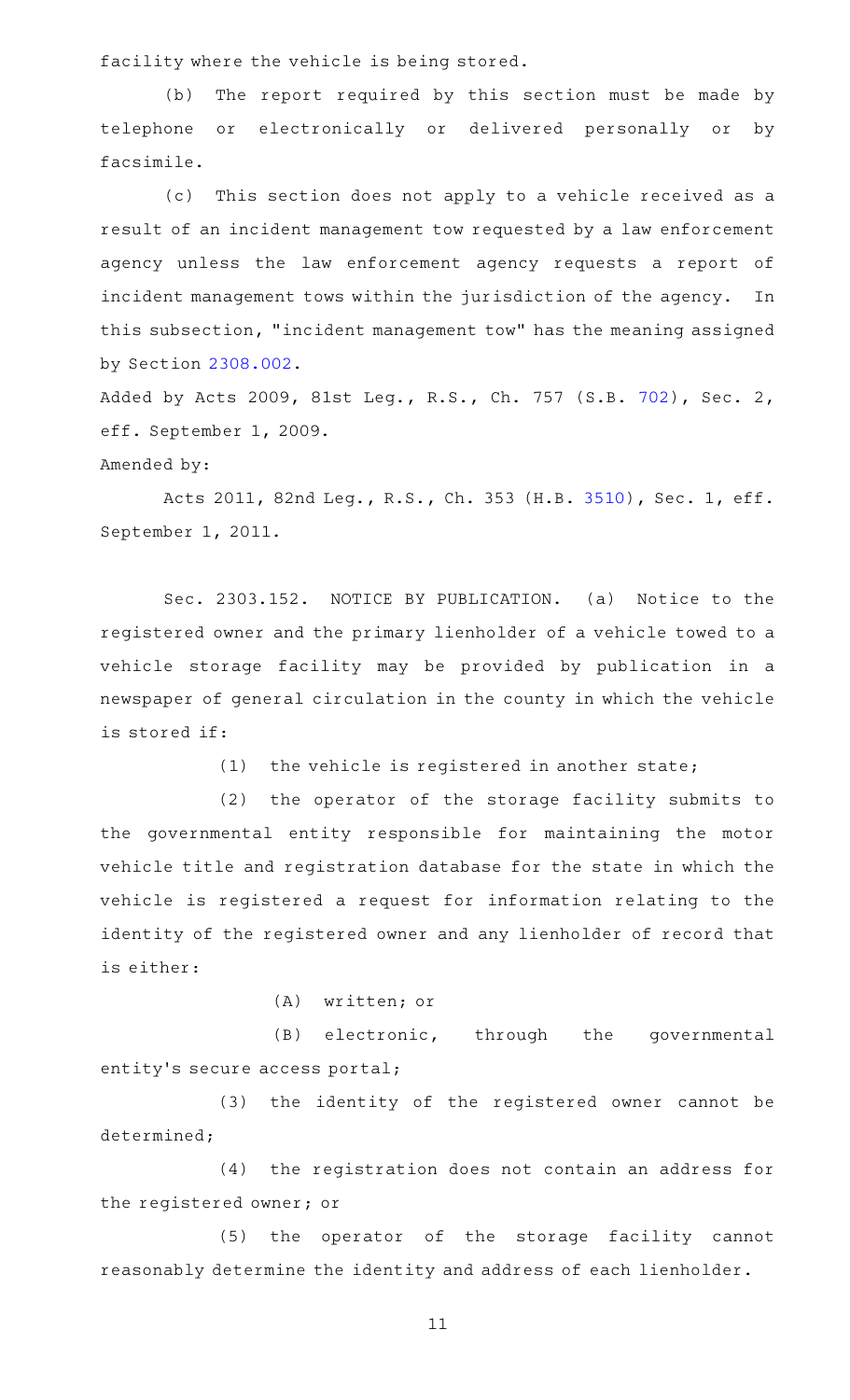(b) A written request under Subsection (a)(2)(A) must:

(1) be correctly addressed;

(2) carry sufficient postage; and

(3) be sent by certified mail, return receipt requested, or electronic certified mail.

 $(b-1)$  An electronic request under Subsection (a)(2)(B) must be submitted either:

(1) directly to the governmental entity through the governmental entity 's secure access portal; or

(2) to a private entity authorized by the governmental entity to obtain title, registration, and lienholder information using a single vehicle identification number inquiry submitted through a secure access portal to the governmental entity 's motor vehicle records.

(c) Notice by publication is not required if each notice sent as provided by Section [2303.151](http://www.statutes.legis.state.tx.us/GetStatute.aspx?Code=OC&Value=2303.151) is returned because:

 $(1)$  the notice was unclaimed or refused; or

(2) the person to whom the notice was sent moved without leaving a forwarding address.

(d) Only one notice is required to be published for an abandoned nuisance vehicle.

(e) Notice to the registered owner and the primary lienholder of a vehicle towed to a vehicle storage facility may be provided by publication in a newspaper of general circulation in the county in which the vehicle is stored if:

(1) the vehicle does not display a license plate or a vehicle inspection certificate indicating the state of registration;

(2) the identity of the registered owner cannot reasonably be determined by the operator of the storage facility; or

(3) the operator of the storage facility cannot reasonably determine the identity and address of each lienholder. Added by Acts 2001, 77th Leg., ch. 1421, Sec. 5, eff. June 1, 2003. Amended by Acts 2003, 78th Leg., ch. 1276, Sec. 14A.627(a), eff. Sept. 1, 2003.

Amended by: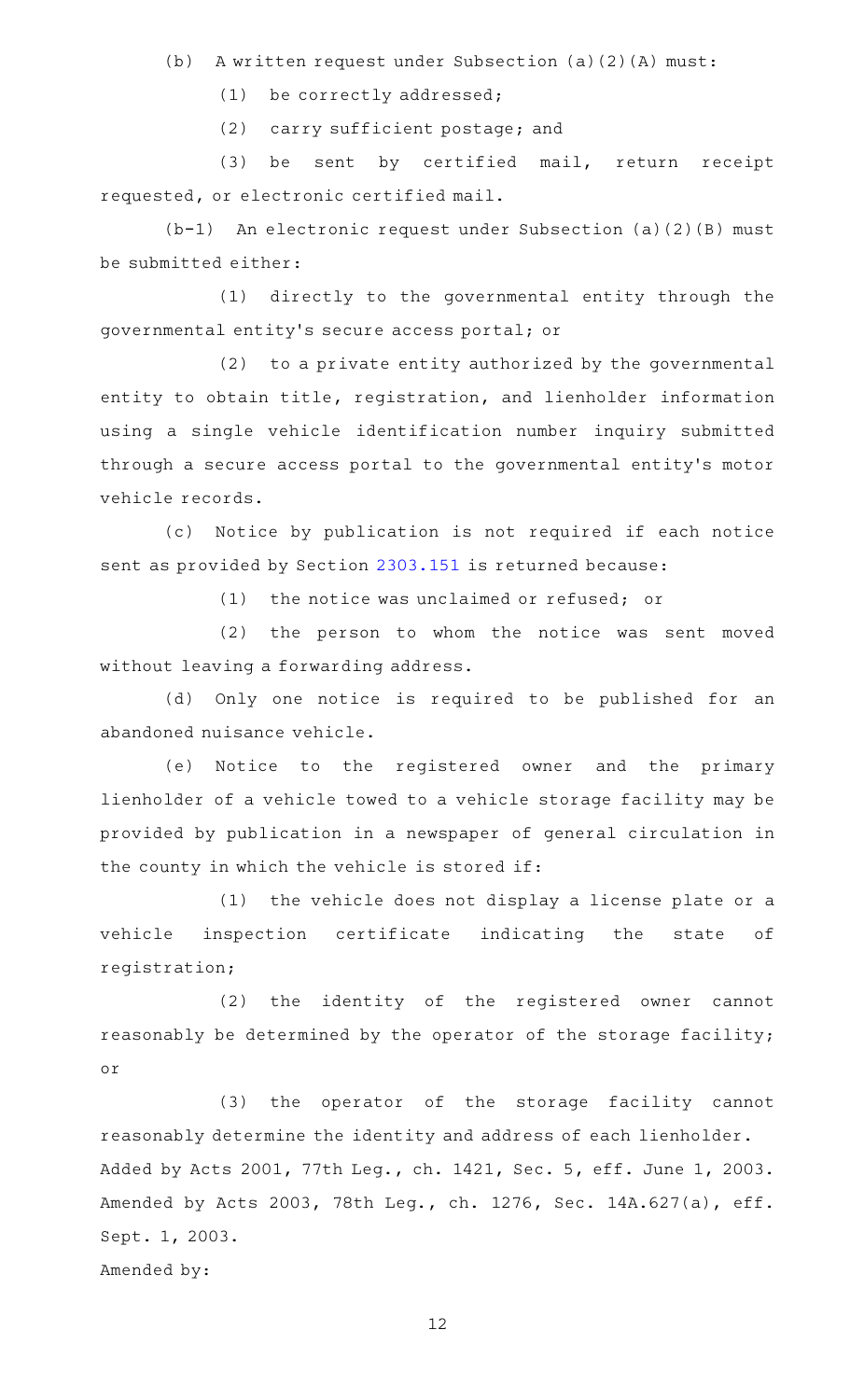Acts 2005, 79th Leg., Ch. 737 (H.B. [2630](http://www.legis.state.tx.us/tlodocs/79R/billtext/html/HB02630F.HTM)), Sec. 9, eff. September 1, 2005.

Acts 2017, 85th Leg., R.S., Ch. 1001 (H.B. [1247](http://www.legis.state.tx.us/tlodocs/85R/billtext/html/HB01247F.HTM)), Sec. 2, eff. June 15, 2017.

Sec. 2303.1521. CERTAIN VEHICLES WITH STATE OF REGISTRATION UNKNOWN. (a) An operator of a vehicle storage facility who receives a motor vehicle as defined by Section [501.002\(](http://www.statutes.legis.state.tx.us/GetStatute.aspx?Code=TN&Value=501.002)17)(A), Transportation Code, and does not know the state in which the vehicle is registered may give notice by publication under Section [2303.152](http://www.statutes.legis.state.tx.us/GetStatute.aspx?Code=OC&Value=2303.152) only if the operator:

(1) obtains, using the motor vehicle's vehicle identification number, by mail or electronically, a report from the National Motor Vehicle Title Information System operated by the United States Department of Justice, or a successor system, showing the state in which the motor vehicle is titled; and

(2) either:

 $(A)$  is unable to determine from the report the governmental entity that is responsible for maintaining the registration information for the motor vehicle; or

 $(B)$  attempts to and is unable to obtain, from the governmental entity indicated in the report, the identity and address of any registered owner and any lienholder.

(b) An operator who attempts to obtain owner and lienholder information under Subsection (a)(2) must attempt to obtain the information, by mail or electronically, either:

 $(1)$  directly from the governmental entity; or

(2) from a private entity authorized by the governmental entity to obtain title, registration, and lienholder information using a single vehicle identification number inquiry submitted through a secure access portal to the governmental entity 's motor vehicle records.

(c) An address obtained electronically from a governmental entity under Subsection (b)(1) must be obtained through the governmental entity 's secure access portal. Added by Acts 2017, 85th Leg., R.S., Ch. 1001 (H.B. [1247\)](http://www.legis.state.tx.us/tlodocs/85R/billtext/html/HB01247F.HTM), Sec. 3, eff. June 15, 2017.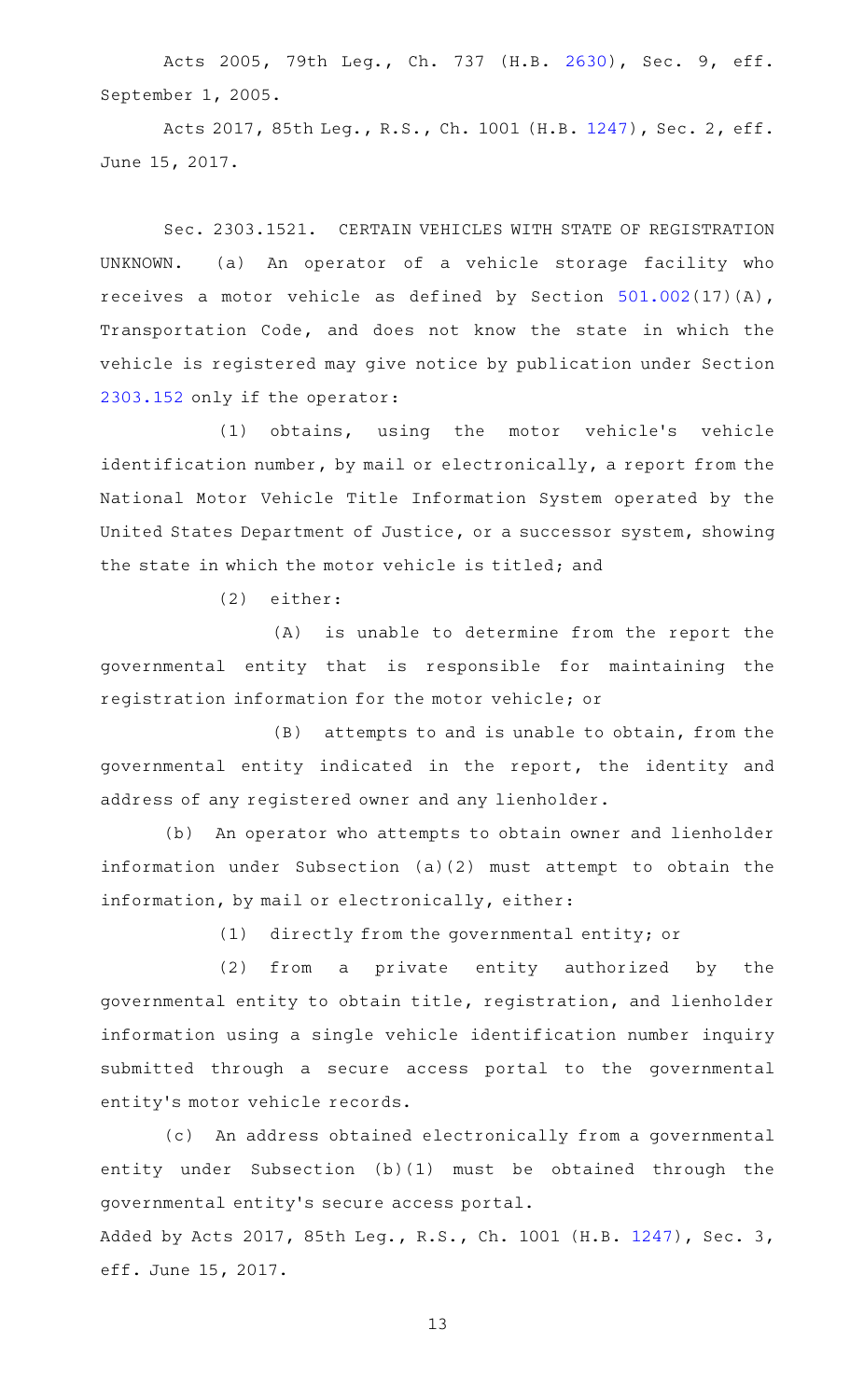Sec. 2303.153. CONTENTS OF NOTICE. (a) A notice by mail provided under Section [2303.151](http://www.statutes.legis.state.tx.us/GetStatute.aspx?Code=OC&Value=2303.151) must include:

 $(1)$  the date the vehicle was accepted for storage;

(2) the first day for which a storage fee is assessed;

 $(3)$  the daily storage rate;

 $(4)$  the type and amount of any other charge to be paid when the vehicle is claimed;

(5) the full name, street address, and telephone number of the vehicle storage facility;

(6) the hours during which the owner may claim the vehicle; and

(7) the facility license number preceded by "Texas Department of Licensing and Regulation Vehicle Storage Facility License Number" or "TDLR VSF Lic. No."

(b) A notice by publication provided under Section [2303.152](http://www.statutes.legis.state.tx.us/GetStatute.aspx?Code=OC&Value=2303.152) must include:

 $(1)$  the vehicle description;

(2) the total charges;

(3) the full name, street address, and telephone number of the facility; and

(4) the department registration number.

(c) Notice by publication is not required to include any information other than that listed in Subsection (b).

(d) Notice by publication may include a list of more than one vehicle, watercraft, or outboard motor.

Added by Acts 2001, 77th Leg., ch. 1421, Sec. 5, eff. June 1, 2003. Amended by Acts 2003, 78th Leg., ch. 1276, Sec. 14A.627(b), eff. Sept. 1, 2003.

Amended by:

Acts 2013, 83rd Leg., R.S., Ch. 764 (S.B. [1053](http://www.legis.state.tx.us/tlodocs/83R/billtext/html/SB01053F.HTM)), Sec. 1, eff. September 1, 2013.

Sec. 2303.154. SECOND NOTICE; CONSENT TO SALE. (a) If a vehicle is not claimed by a person permitted to claim the vehicle before the 10th day after the date notice is mailed or published under Section [2303.151](http://www.statutes.legis.state.tx.us/GetStatute.aspx?Code=OC&Value=2303.151) or [2303.152](http://www.statutes.legis.state.tx.us/GetStatute.aspx?Code=OC&Value=2303.152), the operator of the vehicle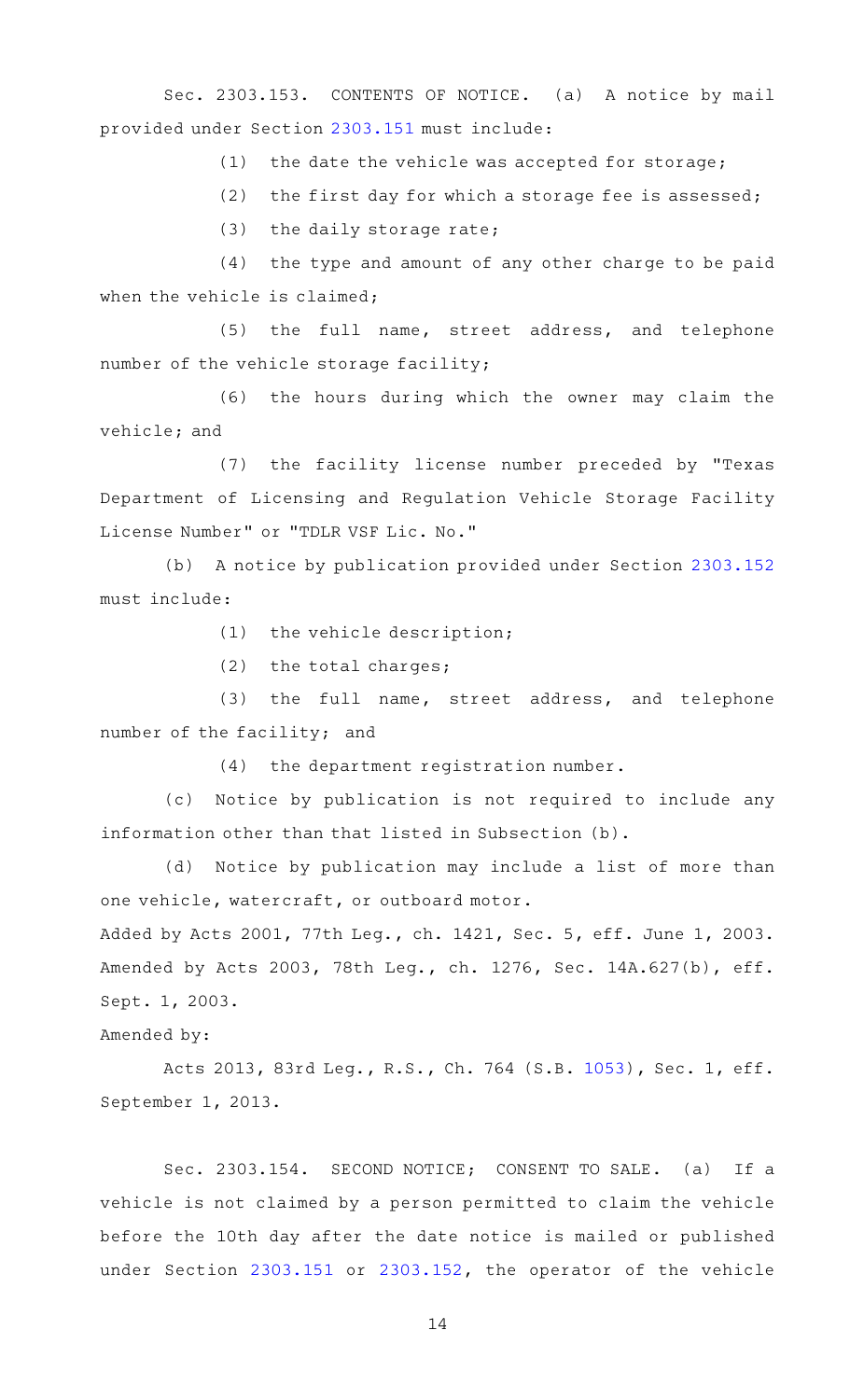storage facility shall consider the vehicle to be abandoned and, if required by the law enforcement agency with jurisdiction where the vehicle is located, report the abandonment to the law enforcement agency. If the law enforcement agency notifies the vehicle storage facility that the agency will send notices and dispose of the abandoned vehicle under Subchapter [B](http://www.statutes.legis.state.tx.us/GetStatute.aspx?Code=TN&Value=683.011), Chapter [683,](http://www.statutes.legis.state.tx.us/GetStatute.aspx?Code=TN&Value=683) Transportation Code, the vehicle storage facility shall pay the fee required under Section [683.031,](http://www.statutes.legis.state.tx.us/GetStatute.aspx?Code=TN&Value=683.031) Transportation Code.

(b) Notice under this section must include:

(1) the information listed in Section  $2303.153(a)$  $2303.153(a)$ ;

(2) a statement of the right of the facility to dispose of the vehicle under Section [2303.157;](http://www.statutes.legis.state.tx.us/GetStatute.aspx?Code=OC&Value=2303.157) and

(3) a statement that the failure of the owner or lienholder to claim the vehicle before the 30th day after the date the notice is provided is:

 $(A)$  a waiver by that person of all right, title, or interest in the vehicle; and

(B) a consent to the sale of the vehicle at a public sale.

(c) Notwithstanding Subsection (b), if publication is required for notice under this section, the notice must include:

(1) the information listed in Section  $2303.153(b)$  $2303.153(b)$ ; and

(2) a statement that the failure of the owner or lienholder to claim the vehicle before the date of sale is:

 $(A)$  a waiver of all right, title, and interest in the vehicle; and

(B) a consent to the sale of the vehicle at a public sale.

(d) Not earlier than the 15th day and before the 21st day after the date notice is mailed or published under Section [2303.151](http://www.statutes.legis.state.tx.us/GetStatute.aspx?Code=OC&Value=2303.151) or [2303.152,](http://www.statutes.legis.state.tx.us/GetStatute.aspx?Code=OC&Value=2303.152) the operator of a vehicle storage facility shall send a second notice to the registered owner and each recorded lienholder of the vehicle if the facility:

(1) was not required to make a report under Subsection (a); or

(2) has made a required report under Subsection (a)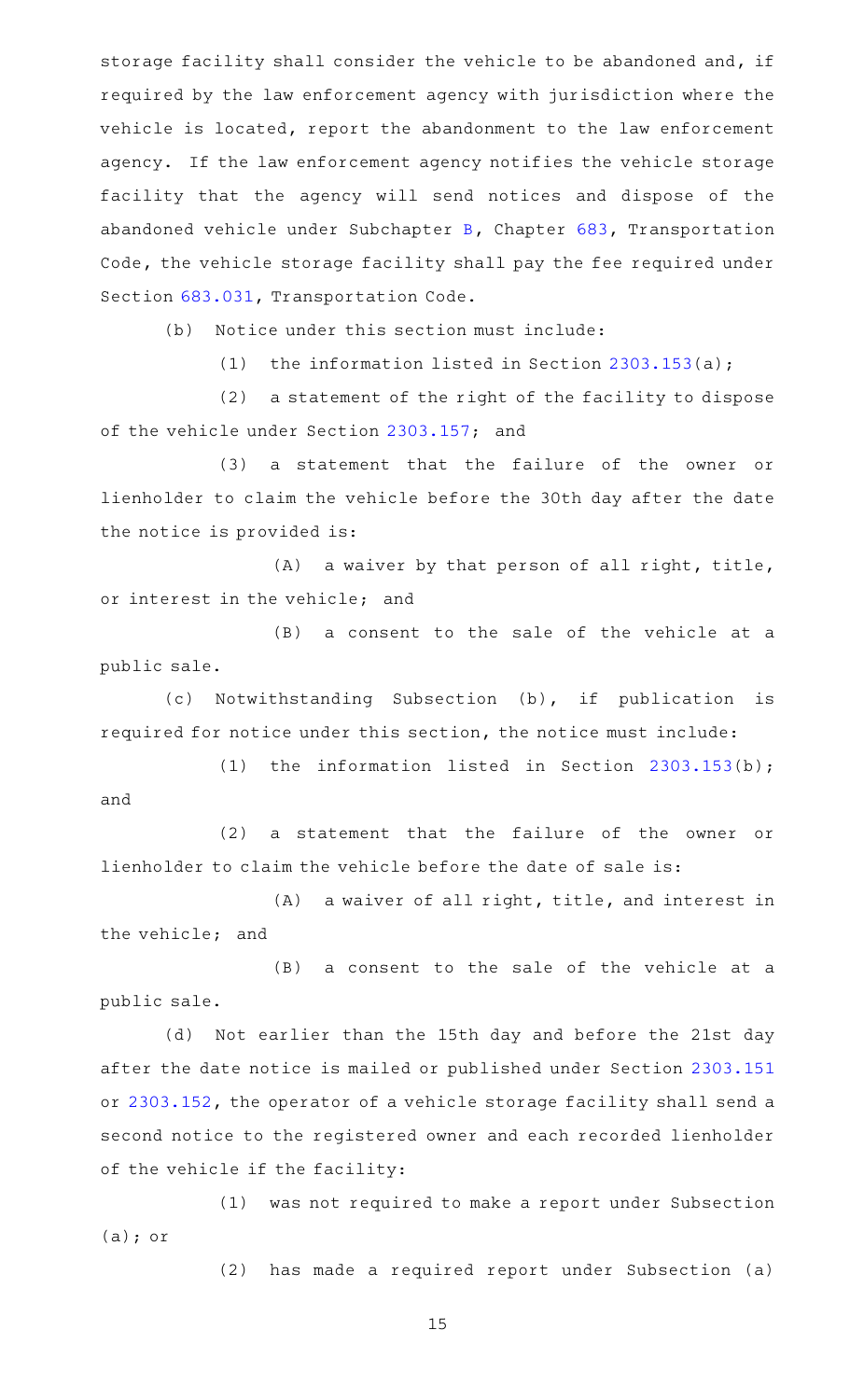and the law enforcement agency:

(A) has notified the facility that the law enforcement agency will not take custody of the vehicle;

(B) has not taken custody of the vehicle; or

(C) has not responded to the report.

(e) If the operator of a vehicle storage facility sends a notice required under this section outside of the time described by Subsection (d):

 $(1)$  the deadline for sending any subsequent notice is determined based on the date notice under this section is actually sent;

(2) the operator may not charge the daily storage fee authorized under Section [2303.155\(](http://www.statutes.legis.state.tx.us/GetStatute.aspx?Code=OC&Value=2303.155)b)(3) for the vehicle that is the subject of the notice during the period beginning on the 21st day after the date that notice under Section [2303.151](http://www.statutes.legis.state.tx.us/GetStatute.aspx?Code=OC&Value=2303.151) is sent and ending 24 hours after notice under this section is sent; and

(3) the ability of the operator to seek foreclosure of a lien for storage charges on the vehicle that is the subject of the notice is not affected.

 $(f)$  Notwithstanding any other law, a state agency or county office may not require proof of delivery of a notice sent under this section in order to issue a title for the vehicle that is the subject of the notice if proof is provided that the notice was mailed in accordance with this section.

(g)AAA report sent under Subsection (a) may, at the discretion of the law enforcement agency, contain a list of more than one vehicle, watercraft, or outboard motor.

(h) A vehicle sold in compliance with this chapter shall be titled and registered without the imposition by a county office of additional requirements not otherwise permitted by law. Added by Acts 2001, 77th Leg., ch. 1421, Sec. 5, eff. June 1, 2003. Amended by Acts 2003, 78th Leg., ch. 1276, Sec. 14A.627(c), eff.

Sept. 1, 2003.

## Amended by:

Acts 2005, 79th Leg., Ch. 737 (H.B. [2630\)](http://www.legis.state.tx.us/tlodocs/79R/billtext/html/HB02630F.HTM), Sec. 10, eff. September 1, 2005.

Acts 2011, 82nd Leg., R.S., Ch. 353 (H.B. [3510](http://www.legis.state.tx.us/tlodocs/82R/billtext/html/HB03510F.HTM)), Sec. 2, eff.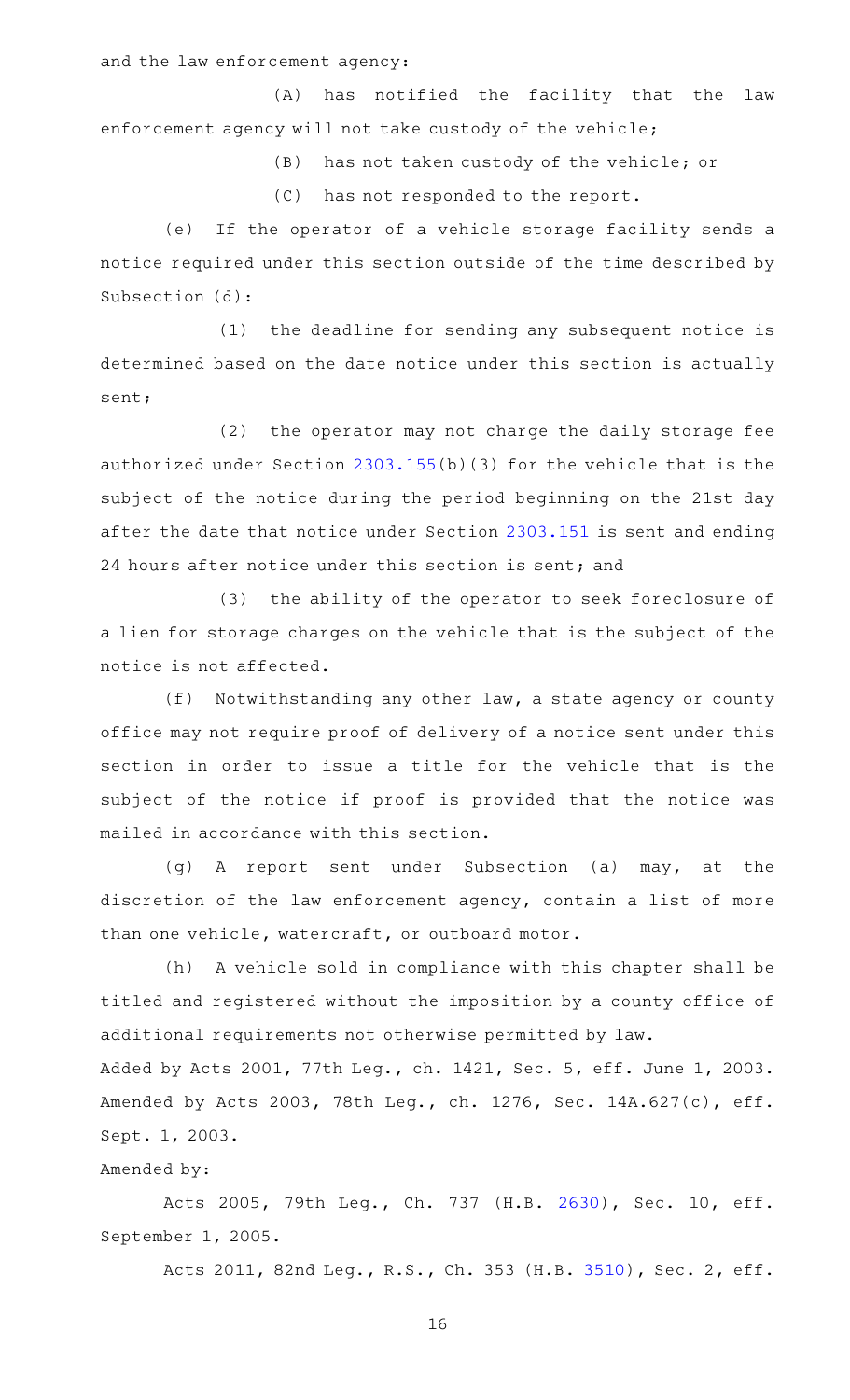September 1, 2011.

Acts 2017, 85th Leg., R.S., Ch. 919 (S.B. [1501](http://www.legis.state.tx.us/tlodocs/85R/billtext/html/SB01501F.HTM)), Sec. 4, eff. June 15, 2017.

Acts 2021, 87th Leg., R.S., Ch. 959 (S.B. [1817](http://www.legis.state.tx.us/tlodocs/87R/billtext/html/SB01817F.HTM)), Sec. 1, eff. September 1, 2021.

Sec. 2303.1545. DISPOSITION OF ABANDONED NUISANCE VEHICLE. (a) A vehicle storage facility that holds an abandoned nuisance vehicle is not required to send or publish a second notice and is entitled to dispose of the vehicle on the 30th day after the date the notice is mailed or published under Section [2303.151](http://www.statutes.legis.state.tx.us/GetStatute.aspx?Code=OC&Value=2303.151) or [2303.152](http://www.statutes.legis.state.tx.us/GetStatute.aspx?Code=OC&Value=2303.152).

 $(b)$  The facility may:

(1) notify the department that notices under Chapter [683,](http://www.statutes.legis.state.tx.us/GetStatute.aspx?Code=TN&Value=683) Transportation Code, have been provided and shall pay a fee of \$10 to the department; or

 $(2)$  in the alternative, notify the appropriate law enforcement agency and pay a fee of \$10 to that agency.

(c) A law enforcement agency described by Subsection (b)(2) may sign a document issued by the department. Added by Acts 2003, 78th Leg., ch. 1276, Sec. 14A.627(d), eff. Sept. 1, 2003.

Sec. 2303.155. CHARGES RELATED TO STORAGE. (a) For the purposes of this section, "governmental vehicle storage facility" means a garage, parking lot, or other facility that is:

 $(1)$  owned by a governmental entity; and

(2) used to store or park at least 10 vehicles each year.

(b) The operator of a vehicle storage facility or governmental vehicle storage facility may charge the owner of a vehicle stored or parked at the facility:

(1) a notification fee set in a reasonable amount for providing notice under this subchapter, including notice under Section [2303.154](http://www.statutes.legis.state.tx.us/GetStatute.aspx?Code=OC&Value=2303.154)(c);

 $(2)$  an impoundment fee of \$20, subject to Section [2303.1552,](http://www.statutes.legis.state.tx.us/GetStatute.aspx?Code=OC&Value=2303.1552) for any action that: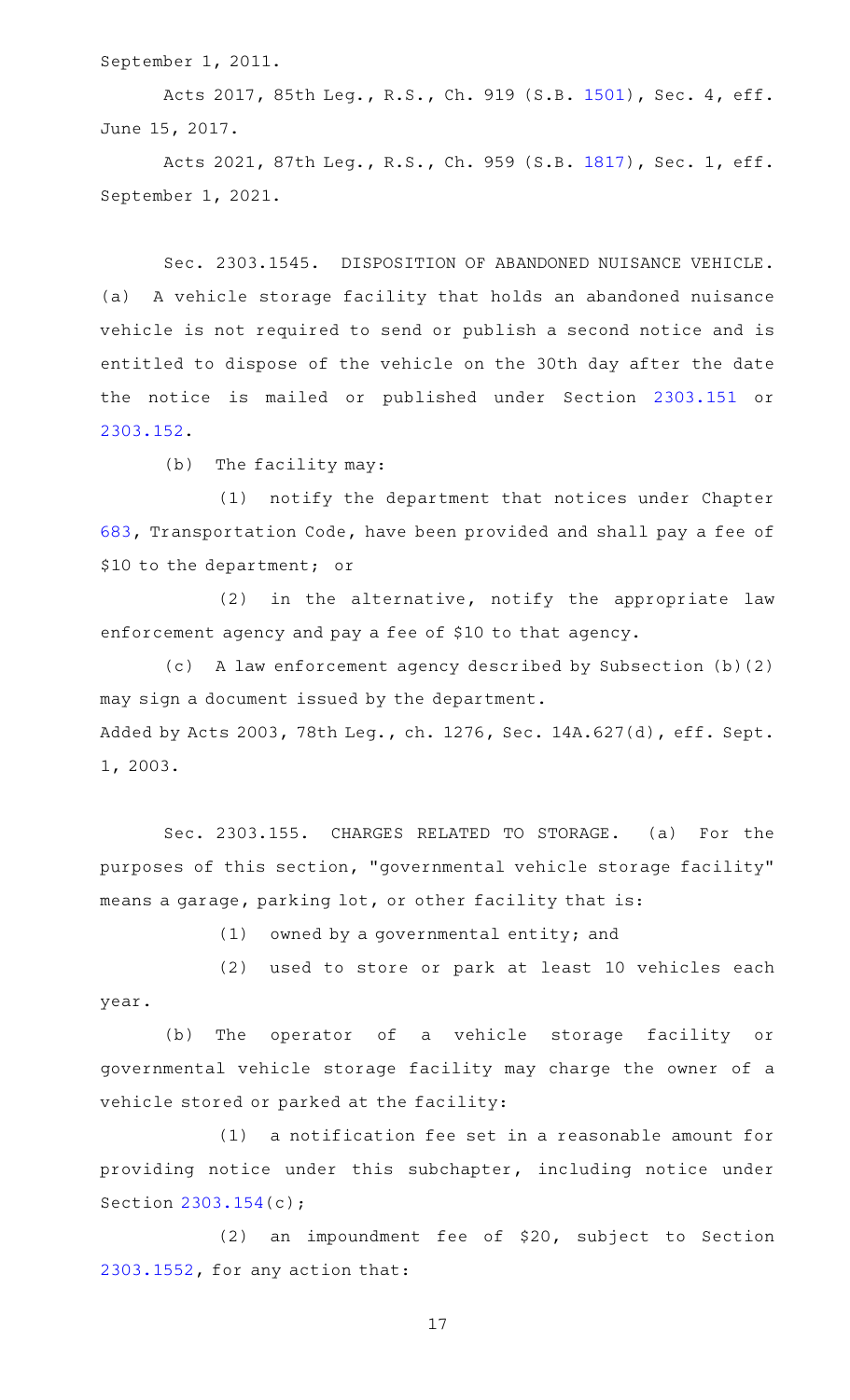$(A)$  is taken by or at the direction of the owner or operator of the facility; and

(B) is necessary to preserve, protect, or service a vehicle stored or parked at the facility;

(3) a daily storage fee, subject to Section [2303.1552](http://www.statutes.legis.state.tx.us/GetStatute.aspx?Code=OC&Value=2303.1552), of:

 $(A)$  \$20 for each day or part of a day the vehicle is stored at the facility if the vehicle is not longer than 25 feet; or

(B) \$35 for each day or part of a day the vehicle is stored at the facility if the vehicle is longer than 25 feet; and

(4) any fee that is required to be submitted to a law enforcement agency, the agency's authorized agent, or a governmental entity.

(c) A notification fee under Subsection (b) may not exceed \$50, except that if notice by publication is required by this chapter and the cost of publication exceeds 50 percent of the notification fee, the vehicle storage facility may recover the additional amount of the cost of publication from the vehicle owner or agent.

(d) For purposes of imposing a daily storage fee, a day is considered to begin at midnight and to end at the next following midnight. A daily storage fee may be charged regardless of whether the vehicle is stored for 24 hours of the day, except that a daily storage fee may not be charged for more than one day if the vehicle remains at the facility for less than 12 hours.

(e) The operator of a vehicle storage facility or governmental vehicle storage facility may charge a daily storage fee under Subsection (b):

(1) for not more than five days before the date notice is mailed or published under this subchapter, if the vehicle is registered in this state;

(2) for not more than five days before the date the request for owner information is sent to the appropriate governmental entity as required by this subchapter, if the vehicle is registered in another state; and

(3) for each day the vehicle is in storage after the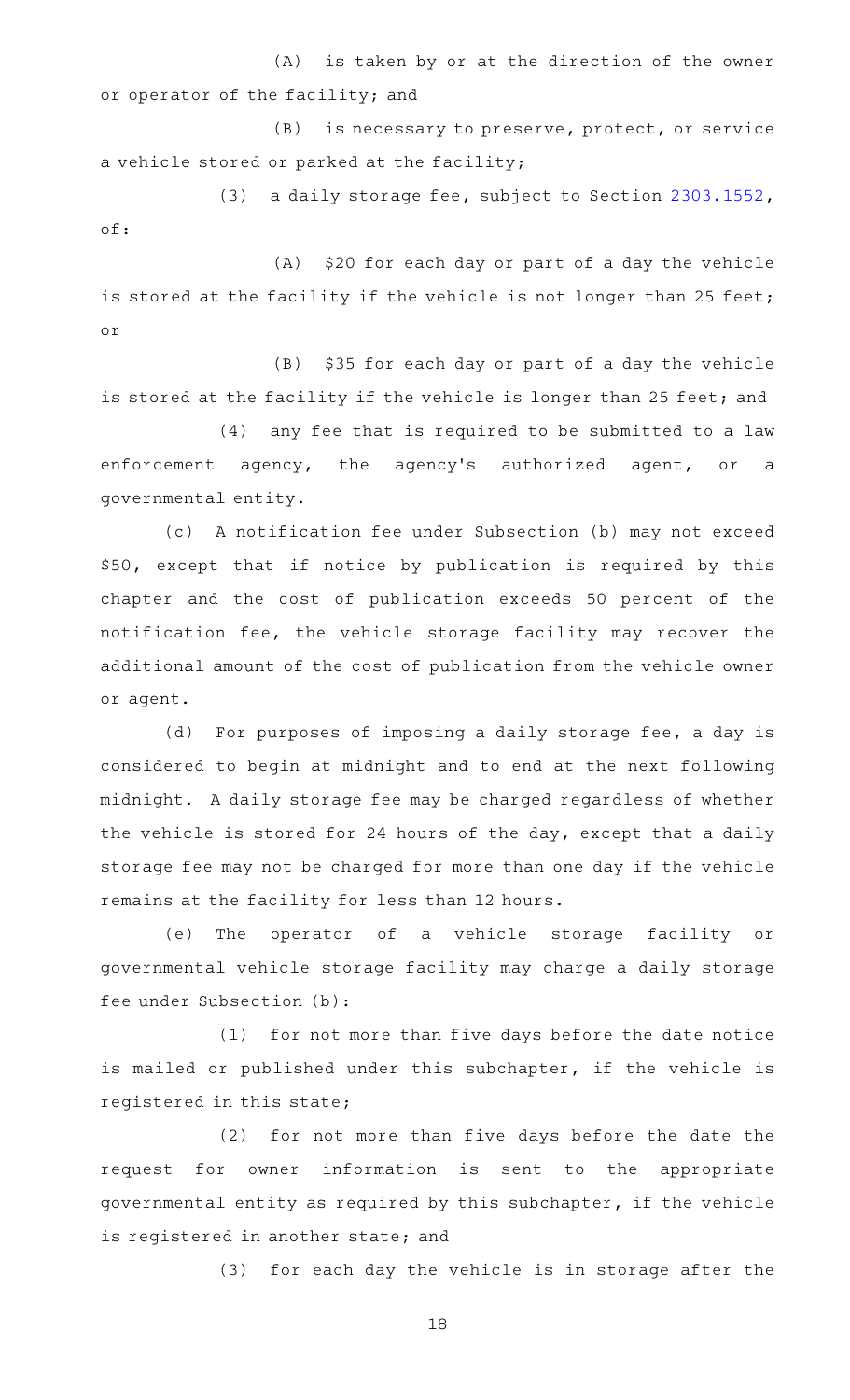date the notice is mailed or published until the vehicle is removed and all accrued charges are paid.

(f) The operator of a vehicle storage facility or governmental vehicle storage facility may not charge an additional fee related to the storage of a vehicle other than a fee authorized by this section or a towing fee authorized by Chapter [2308.](http://www.statutes.legis.state.tx.us/GetStatute.aspx?Code=OC&Value=2308)

(g) This section controls over any conflicting municipal ordinance or charter provision. Added by Acts 2001, 77th Leg., ch. 1421, Sec. 5, eff. June 1, 2003. Amended by Acts 2003, 78th Leg., ch. 1034, Sec. 2, eff. Sept. 1,

2003; Acts 2003, 78th Leg., ch. 1276, Sec. 14A.627(e), eff. Sept. 1, 2003.

## Amended by:

Acts 2005, 79th Leg., Ch. 737 (H.B. [2630\)](http://www.legis.state.tx.us/tlodocs/79R/billtext/html/HB02630F.HTM), Sec. 11, eff. September 1, 2005.

Acts 2005, 79th Leg., Ch. 1197 (H.B. [480](http://www.legis.state.tx.us/tlodocs/79R/billtext/html/HB00480F.HTM)), Sec. 2, eff. September 1, 2005.

Acts 2007, 80th Leg., R.S., Ch. 1046 (H.B. [2094](http://www.legis.state.tx.us/tlodocs/80R/billtext/html/HB02094F.HTM)), Sec. 1.08, eff. September 1, 2007.

Acts 2007, 80th Leg., R.S., Ch. 1046 (H.B. [2094](http://www.legis.state.tx.us/tlodocs/80R/billtext/html/HB02094F.HTM)), Sec. 3.04, eff. September 1, 2007.

Acts 2019, 86th Leg., R.S., Ch. 996 (H.B. [1140](http://www.legis.state.tx.us/tlodocs/86R/billtext/html/HB01140F.HTM)), Sec. 1, eff. June 14, 2019.

Sec. 2303.1551. REQUIRED POSTING. (a) All storage fees shall be posted at the licensed vehicle storage facility to which the motor vehicle has been delivered and shall be posted in view of the person who claims the vehicle.

(b) A vehicle storage facility accepting a nonconsent towed vehicle shall post a sign that complies with commission rules and states "Nonconsent tow fees schedules available on request." The vehicle storage facility shall provide a copy of a nonconsent towing fees schedule on request. The commission shall adopt rules for signs required under this subsection.

Added by Acts 2009, 81st Leg., R.S., Ch. 757 (S.B. [702](http://www.legis.state.tx.us/tlodocs/81R/billtext/html/SB00702F.HTM)), Sec. 2, eff. September 1, 2009. Amended by: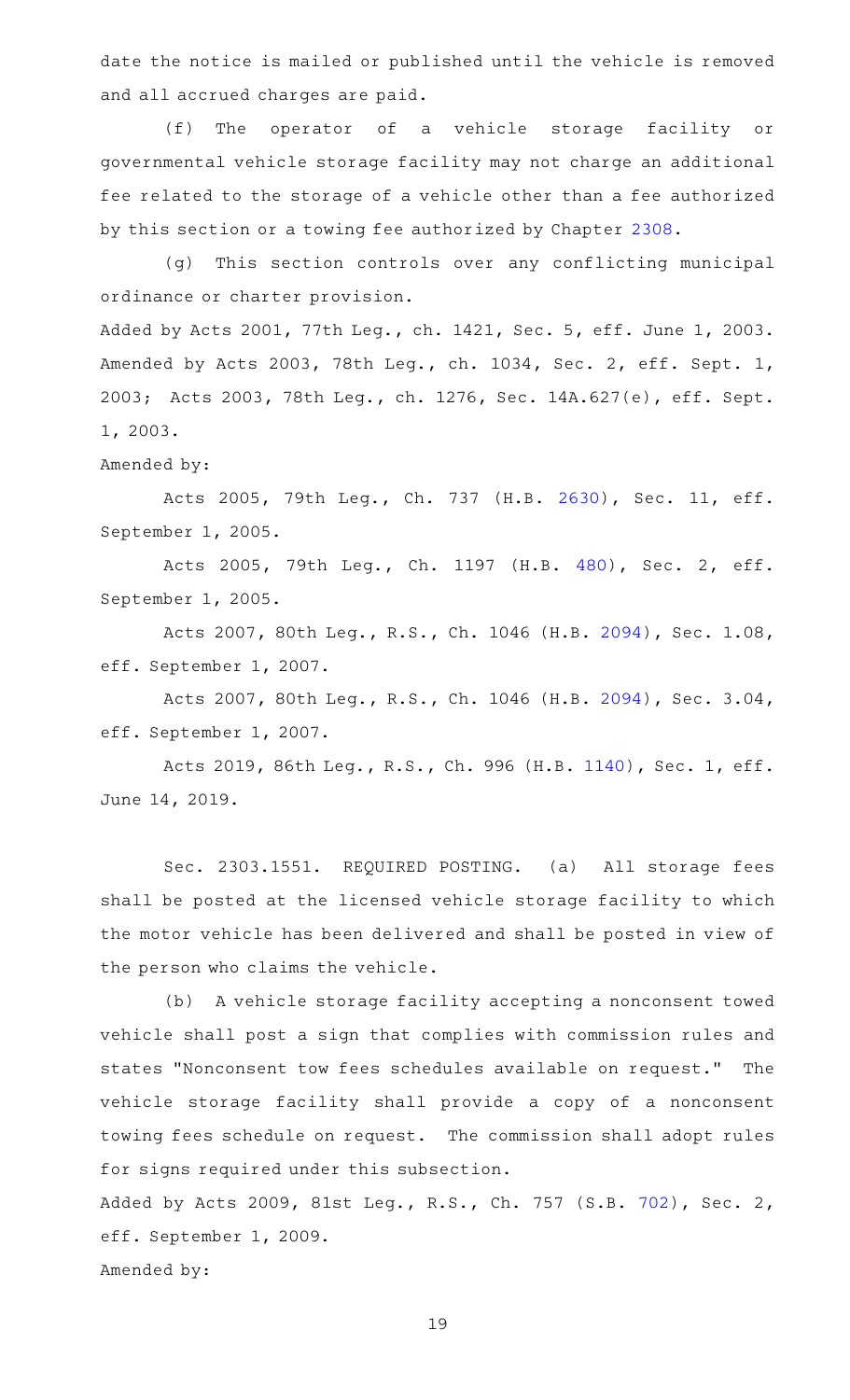Acts 2017, 85th Leg., R.S., Ch. 919 (S.B. [1501](http://www.legis.state.tx.us/tlodocs/85R/billtext/html/SB01501F.HTM)), Sec. 5, eff. June 15, 2017.

Sec. 2303.1552. BIENNIAL ADJUSTMENT OF CERTAIN FEES. (a) In this section, "consumer price index" means the Consumer Price Index for All Urban Consumers (CPI-U) published by the Bureau of Labor Statistics of the United States Department of Labor.

(b) Each odd-numbered year, the commission, not later than November 1:

(1) by rule may adjust the impoundment fee under Section [2303.155\(](http://www.statutes.legis.state.tx.us/GetStatute.aspx?Code=OC&Value=2303.155)b)(2) and the storage fees under Section [2303.155](http://www.statutes.legis.state.tx.us/GetStatute.aspx?Code=OC&Value=2303.155)(b)(3) by an amount equal to the amount of the applicable fee in effect on December 31 of the preceding year multiplied by the percentage increase or decrease in the consumer price index during the preceding state fiscal biennium; and

(2) if the fees are adjusted under Subdivision  $(1)$ , shall publish the adjusted fees on the department's Internet website.

(c)AAA fee adjusted under Subsection (b) is effective beginning the January 1 following the adoption of a rule under that subsection.

(d) If a fee is decreased under this section, the operator of a vehicle storage facility or governmental vehicle storage facility, as defined by Section [2303.155](http://www.statutes.legis.state.tx.us/GetStatute.aspx?Code=OC&Value=2303.155), shall begin charging the adjusted fee on the effective date of the decrease. If a fee is increased under this section, the operator may begin charging the adjusted fee at any time on or after the effective date of the increase.

Added by Acts 2019, 86th Leg., R.S., Ch. 996 (H.B. [1140](http://www.legis.state.tx.us/tlodocs/86R/billtext/html/HB01140F.HTM)), Sec. 2, eff. June 14, 2019.

Sec. 2303.156. PAYMENT BY LIENHOLDER OR INSURANCE COMPANY. (a) A lienholder who repossesses a vehicle delivered to a vehicle storage facility is liable to the operator of the facility for any money owed to the operator in relation to delivery of the vehicle to or storage of the vehicle in the facility regardless of whether an amount accrued before the lienholder repossessed the vehicle.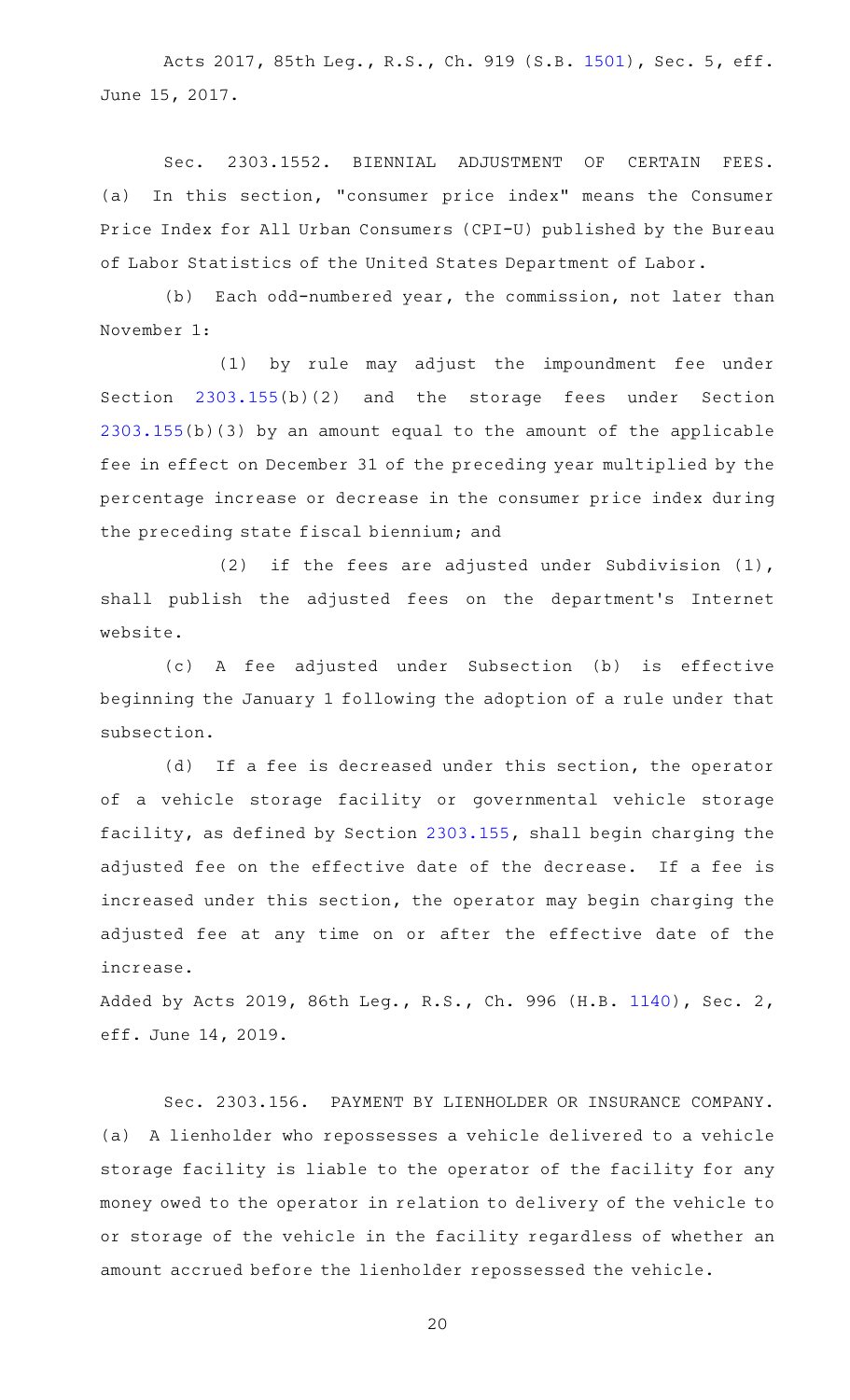(b) An insurance company that pays a claim of total loss on a vehicle in a vehicle storage facility is liable to the operator of the facility for any money owed to the operator in relation to delivery of the vehicle to or storage of the vehicle in the facility regardless of whether an amount accrued before the insurance company paid the claim.

Added by Acts 2001, 77th Leg., ch. 1421, Sec. 5, eff. June 1, 2003.

Sec. 2303.157. DISPOSAL OF CERTAIN ABANDONED VEHICLES. (a) The operator of a vehicle storage facility may dispose of a vehicle for which notice is given under Section [2303.154](http://www.statutes.legis.state.tx.us/GetStatute.aspx?Code=OC&Value=2303.154) if, before the 30th day after the date notice is mailed, the vehicle is not:

(1) claimed by a person entitled to claim the vehicle; or

(2) taken into custody by a law enforcement agency under Chapter [683](http://www.statutes.legis.state.tx.us/GetStatute.aspx?Code=TN&Value=683), Transportation Code.

(b) An operator entitled to dispose of a vehicle under this section may sell the vehicle at a public sale without obtaining a release or discharge of any lien on the vehicle, regardless of whether notice was provided by mail or by publication under this chapter. The proceeds from the sale of the vehicle shall be applied to the charges incurred for the vehicle under Section [2303.155.](http://www.statutes.legis.state.tx.us/GetStatute.aspx?Code=OC&Value=2303.155) The operator shall pay any excess proceeds to the person entitled to those proceeds.

(c) Notwithstanding Subsection (a), the operator of a vehicle storage facility may dispose of a vehicle for which notice was given under this subchapter as provided by this section if:

 $(1)$  the vehicle is an abandoned nuisance vehicle; and

(2) before the 30th day after the date the notice was sent, the facility submits an application to the department for disposal of the vehicle.

Added by Acts 2001, 77th Leg., ch. 1421, Sec. 5, eff. June 1, 2003. Amended by Acts 2003, 78th Leg., ch. 1276, Sec. 14A.628(a), eff. Sept. 1, 2003.

Sec. 2303.158. ACCESS TO GLOVE COMPARTMENT, CONSOLE, OR OTHER INTERIOR STORAGE AREA TO ESTABLISH IDENTITY OR OWNERSHIP.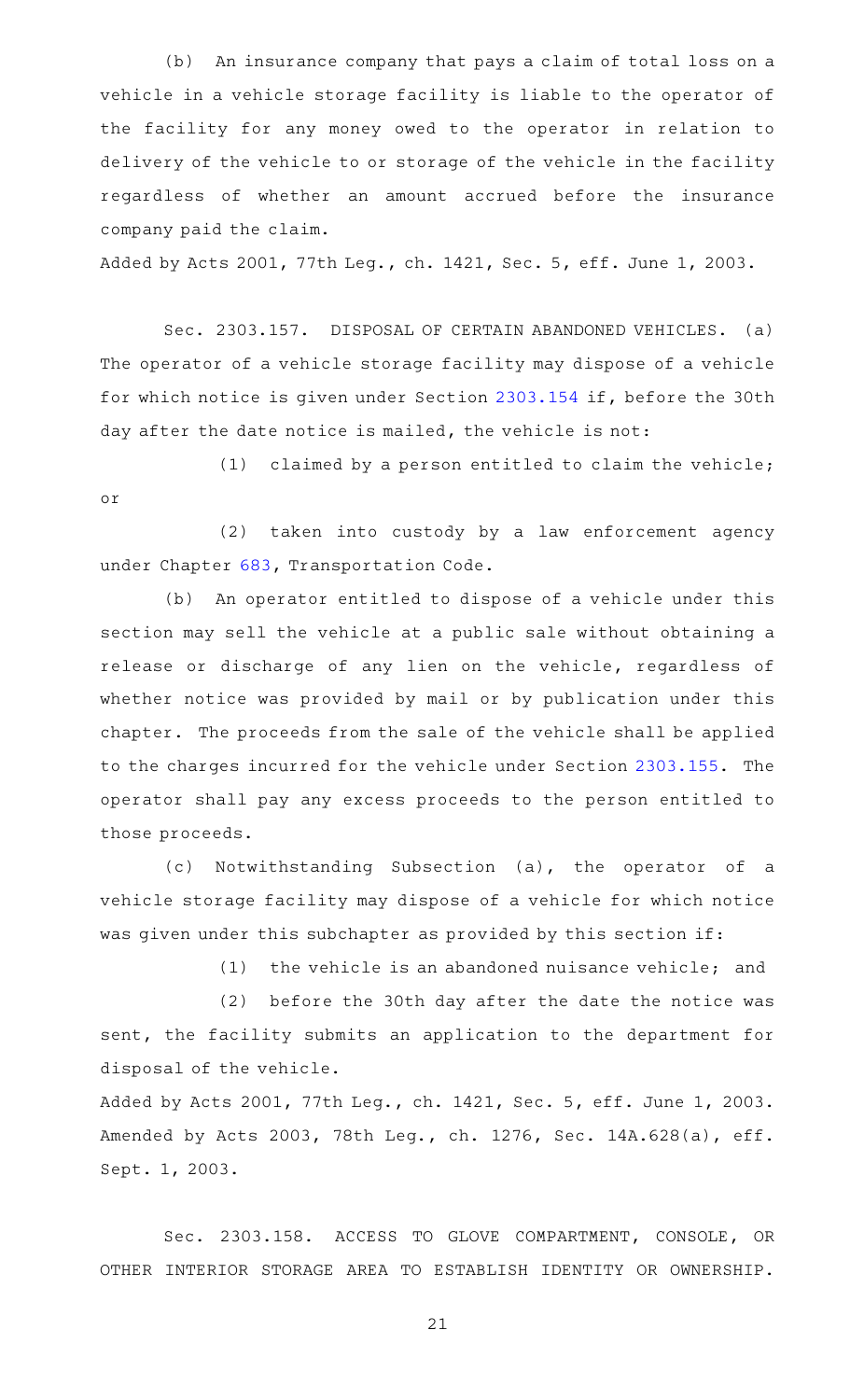The operator of a vehicle storage facility or a governmental vehicle storage facility must allow a person claiming to be the owner of a vehicle stored or parked at the facility to have access to the vehicle's glove compartment, console, or other interior storage area if documents necessary to establish the person 's identity or ownership of the vehicle are located in the glove compartment, console, or other interior storage area. Added by Acts 2005, 79th Leg., Ch. 1197 (H.B. [480](http://www.legis.state.tx.us/tlodocs/79R/billtext/html/HB00480F.HTM)), Sec. 3, eff. September 1, 2005.

Sec. 2303.159. FORMS OF PAYMENT OF CHARGES. (a) The operator of a vehicle storage facility shall accept each of the following forms of payment for any charge associated with delivery or storage of a vehicle:

- $(1)$  cash;
- $(2)$  debit card; and
- (3) credit card.

(a-1) The operator of a vehicle storage facility shall conspicuously post a sign that states: "This vehicle storage facility must accept payment by cash, credit card, and debit card for any fee or charge associated with delivery or storage of a vehicle." The operator of a vehicle storage facility may not refuse to release a vehicle based on the inability of the facility to accept payment by debit card or credit card of a fee or charge associated with delivery or storage of the vehicle unless the operator, through no fault of the operator, is unable to accept the debit card or credit card because of a power outage or a machine malfunction.

(b) In this section, "vehicle storage facility" includes a governmental vehicle storage facility as defined by Section [2303.155](http://www.statutes.legis.state.tx.us/GetStatute.aspx?Code=OC&Value=2303.155).

Added by Acts 2005, 79th Leg., Ch. 1197 (H.B. [480](http://www.legis.state.tx.us/tlodocs/79R/billtext/html/HB00480F.HTM)), Sec. 4, eff. September 1, 2005.

Amended by:

Acts 2009, 81st Leg., R.S., Ch. 1310 (H.B. [2571](http://www.legis.state.tx.us/tlodocs/81R/billtext/html/HB02571F.HTM)), Sec. 21, eff. September 1, 2009.

Acts 2015, 84th Leg., R.S., Ch. 510 (H.B. [804](http://www.legis.state.tx.us/tlodocs/84R/billtext/html/HB00804F.HTM)), Sec. 1, eff.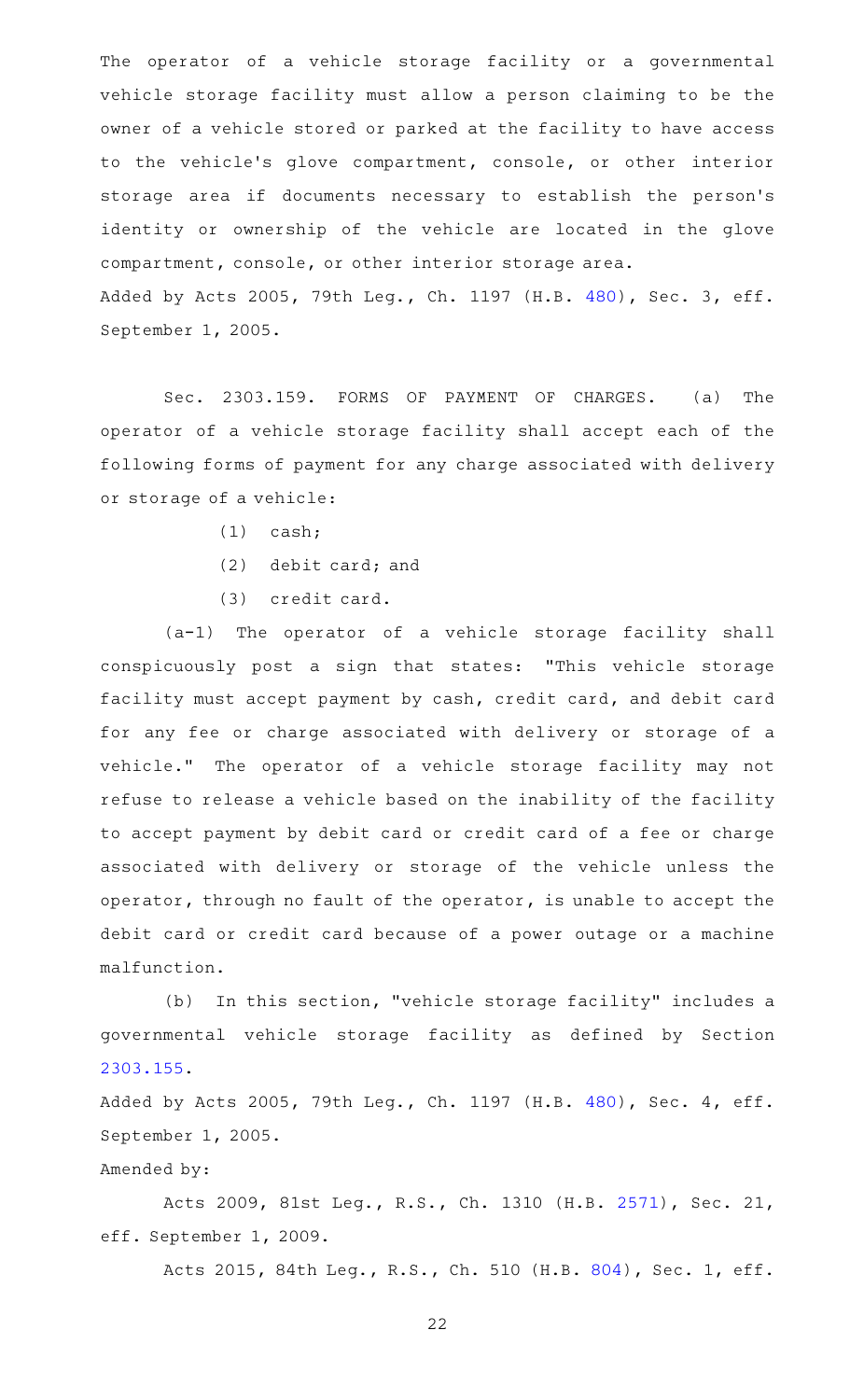Sec. 2303.160. RELEASE OF VEHICLES. (a) A vehicle storage facility may not refuse to release a vehicle to the owner or operator of the vehicle or require a sworn affidavit of the owner or operator of the vehicle solely because the owner or operator presents valid photo identification issued by this state, another state, or a federal agency that includes a different address than the address contained in the title and registration records of the vehicle.

(b) A vehicle storage facility must accept evidence of financial responsibility, as required by Section [601.051](http://www.statutes.legis.state.tx.us/GetStatute.aspx?Code=TN&Value=601.051), Transportation Code, as an additional form of identification that establishes ownership or right of possession or control of the vehicle.

(c) Subsection (b) does not require a vehicle storage facility to release a vehicle to the owner or operator of the vehicle if the owner or operator of the vehicle does not:

(1) pay the charges for services regulated under this chapter or Chapter [2308,](http://www.statutes.legis.state.tx.us/GetStatute.aspx?Code=OC&Value=2308) including charges for an incident management tow, as defined by Section [2308.002](http://www.statutes.legis.state.tx.us/GetStatute.aspx?Code=OC&Value=2308.002); and

(2) present valid photo identification issued by this state, another state, a federal agency, or a foreign government. Added by Acts 2007, 80th Leg., R.S., Ch. 271 (H.B. [90](http://www.legis.state.tx.us/tlodocs/80R/billtext/html/HB00090F.HTM)), Sec. 1, eff. September 1, 2007.

### Amended by:

Acts 2011, 82nd Leg., R.S., Ch. 353 (H.B. [3510](http://www.legis.state.tx.us/tlodocs/82R/billtext/html/HB03510F.HTM)), Sec. 3, eff. September 1, 2011.

Sec. 2303.161. DRUG TESTING OF EMPLOYEES. (a) A license holder shall establish a drug testing policy for employees of the vehicle storage facility operated by the license holder. A license holder that establishes a drug testing policy under this subsection may adopt the model drug testing policy adopted by the commission or may use another drug testing policy that the department determines is at least as stringent as the policy adopted by the commission.

(b) The commission by rule shall adopt a model drug testing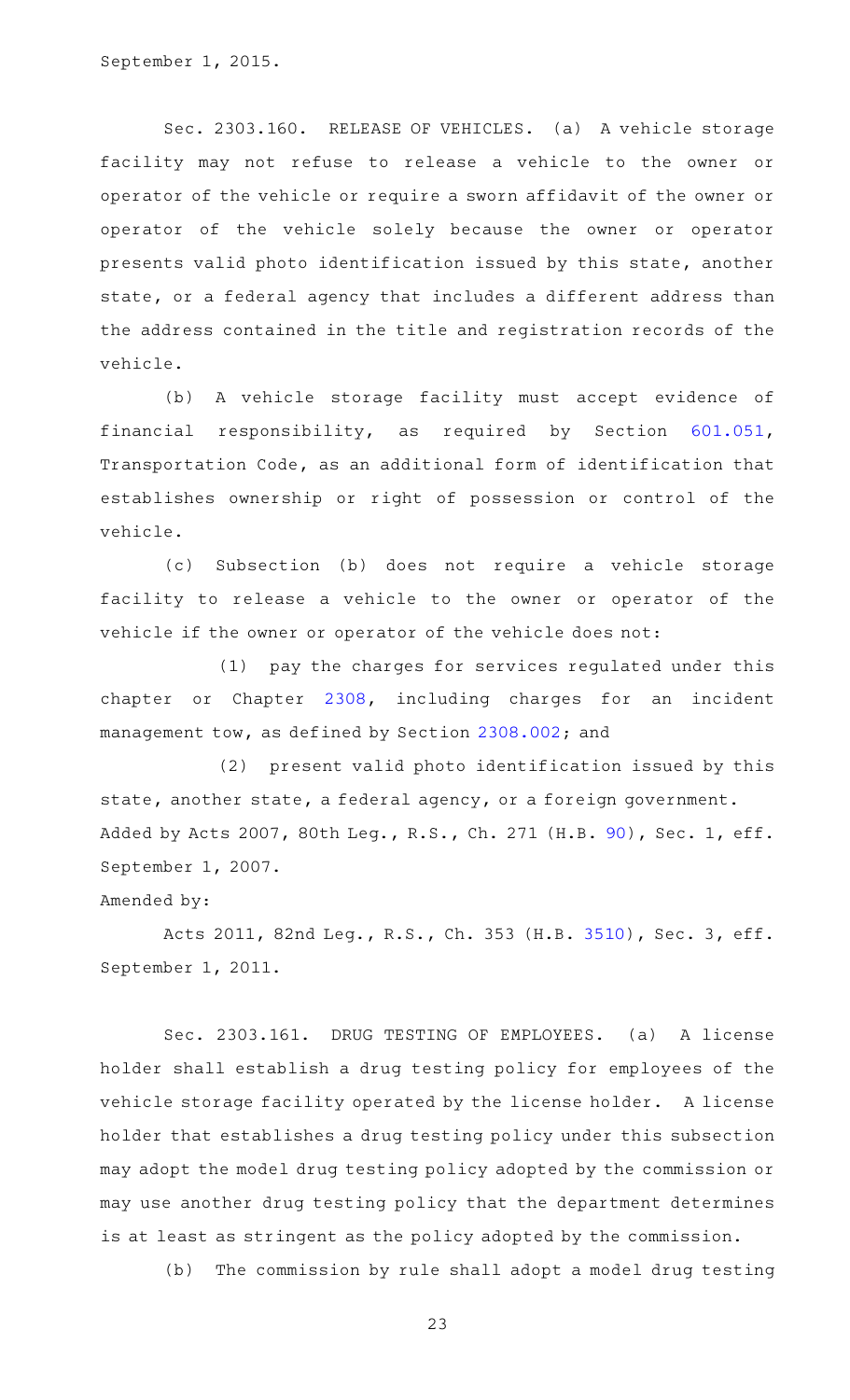policy for use by license holders. The model drug testing policy must be designed to ensure the safety of the public through appropriate drug testing and to protect the rights of employees. The model drug testing policy must:

(1) require at least one scheduled drug test each year for each employee of a vehicle storage facility who has direct contact with the public; and

(2) authorize random, unannounced drug testing for employees described by Subdivision (1).

Added by Acts 2007, 80th Leg., R.S., Ch. 1046 (H.B. [2094](http://www.legis.state.tx.us/tlodocs/80R/billtext/html/HB02094F.HTM)), Sec. 1.09, eff. September 1, 2007.

Renumbered from Occupations Code, Section [2303.160](http://www.statutes.legis.state.tx.us/GetStatute.aspx?Code=OC&Value=2303.160) by Acts 2009, 81st Leg., R.S., Ch. 87 (S.B. [1969\)](http://www.legis.state.tx.us/tlodocs/81R/billtext/html/SB01969F.HTM), Sec. 27.001(75), eff. September 1, 2009.

# SUBCHAPTER E. ACCEPTANCE AND DISPOSITION OF CERTAIN PROPERTY FROM SELF-SERVICE STORAGE FACILITY

Sec. 2303.201. DEFINITIONS. In this subchapter, "lessor" and "self-service storage facility" have the meanings assigned by Section [59.001](http://www.statutes.legis.state.tx.us/GetStatute.aspx?Code=PR&Value=59.001), Property Code.

Added by Acts 2021, 87th Leg., R.S., Ch. 99 (S.B. [1181](http://www.legis.state.tx.us/tlodocs/87R/billtext/html/SB01181F.HTM)), Sec. 4, eff. September 1, 2021.

Sec. 2303.202. APPLICABILITY. This subchapter applies only to property described by Section [59.051](http://www.statutes.legis.state.tx.us/GetStatute.aspx?Code=PR&Value=59.051), Property Code. Added by Acts 2021, 87th Leg., R.S., Ch. 99 (S.B. [1181](http://www.legis.state.tx.us/tlodocs/87R/billtext/html/SB01181F.HTM)), Sec. 4, eff. September 1, 2021.

Sec. 2303.203. ACCEPTANCE OF PROPERTY. A vehicle storage facility shall accept property from a lessor who has transferred possession of the property from a self-service storage facility to the vehicle storage facility under Section [59.052,](http://www.statutes.legis.state.tx.us/GetStatute.aspx?Code=PR&Value=59.052) Property Code. Added by Acts 2021, 87th Leg., R.S., Ch. 99 (S.B. [1181](http://www.legis.state.tx.us/tlodocs/87R/billtext/html/SB01181F.HTM)), Sec. 4, eff. September 1, 2021.

Sec. 2303.204. DISPOSITION OF PROPERTY. A vehicle storage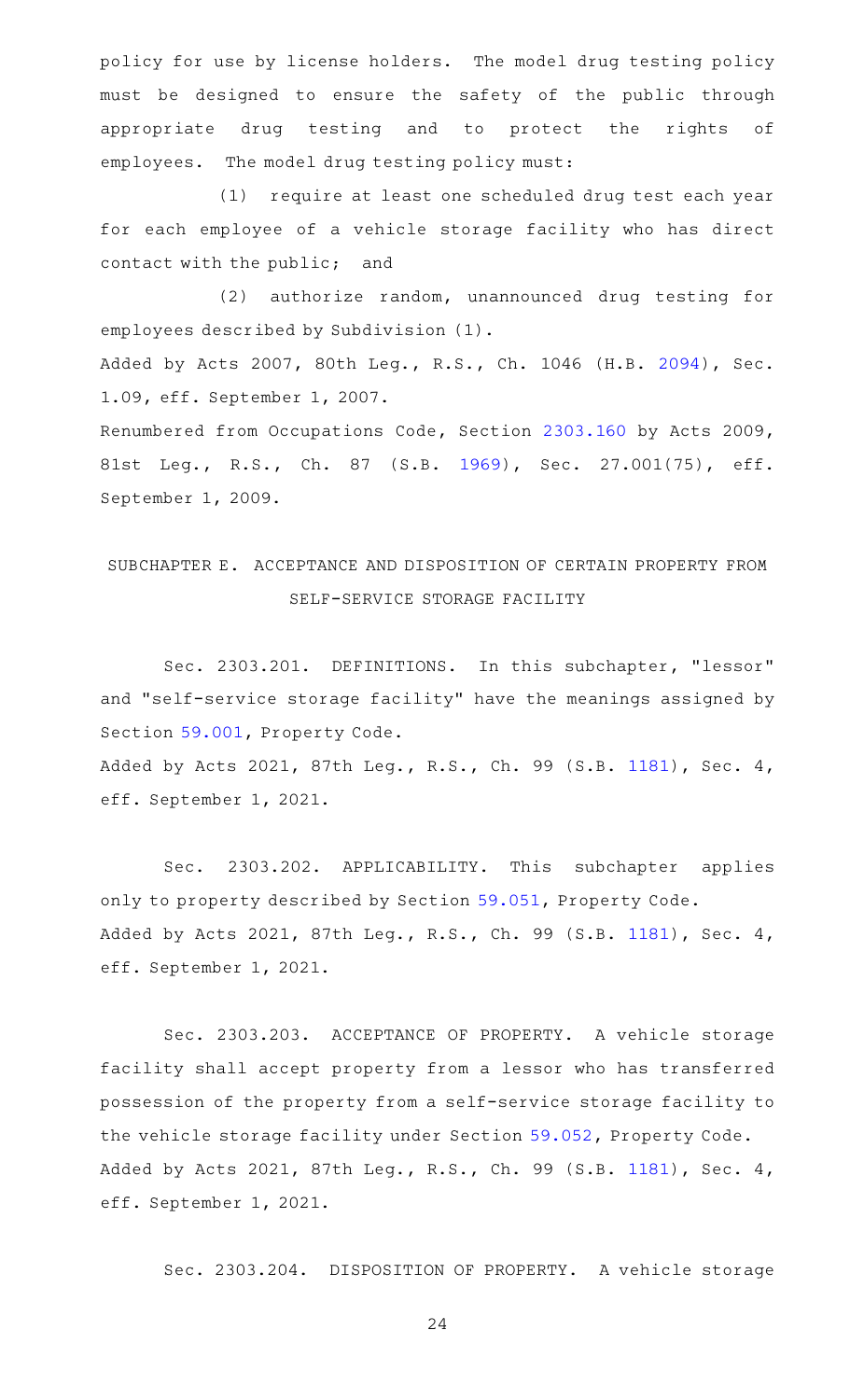facility that accepts property under Section [2303.203](http://www.statutes.legis.state.tx.us/GetStatute.aspx?Code=OC&Value=2303.203) may dispose of the property in the manner provided by Subchapter D for a vehicle received by a facility as described by Section [2303.151](http://www.statutes.legis.state.tx.us/GetStatute.aspx?Code=OC&Value=2303.151). Added by Acts 2021, 87th Leg., R.S., Ch. 99 (S.B. [1181](http://www.legis.state.tx.us/tlodocs/87R/billtext/html/SB01181F.HTM)), Sec. 4, eff. September 1, 2021.

SUBCHAPTER G. OTHER PENALTIES AND ENFORCEMENT PROVISIONS

Sec. 2303.301. INJUNCTION; CIVIL PENALTY. (a) If a person has violated, is violating, or is threatening to violate this chapter or a rule or order adopted under this chapter, the department or the attorney general at the request of the department may institute an action for:

(1) injunctive relief;

(2) a civil penalty not to exceed  $$1,000$  for each violation; or

(3) both injunctive relief and the civil penalty.

(b) If the department or the attorney general prevails in an action under this section, the department or the attorney general is entitled to recover reasonable attorney 's fees and court costs. Added by Acts 2001, 77th Leg., ch. 1421, Sec. 5, eff. June 1, 2003.

Sec. 2303.302. CRIMINAL PENALTIES. (a) A person commits an offense if the person:

(1) violates the licensing requirements of this chapter; or

(2) employs an individual who does not hold an appropriate license required by this chapter.

(b) An offense under this section is a Class C misdemeanor. Added by Acts 2001, 77th Leg., ch. 1421, Sec. 5, eff. June 1, 2003. Amended by:

Acts 2007, 80th Leg., R.S., Ch. 1046 (H.B. [2094](http://www.legis.state.tx.us/tlodocs/80R/billtext/html/HB02094F.HTM)), Sec. 1.10, eff. September 1, 2007.

Sec. 2303.303. AUTHORITY TO ARREST. A peace officer or license and weight inspector for the Department of Public Safety may make an arrest for a violation of a rule adopted under this